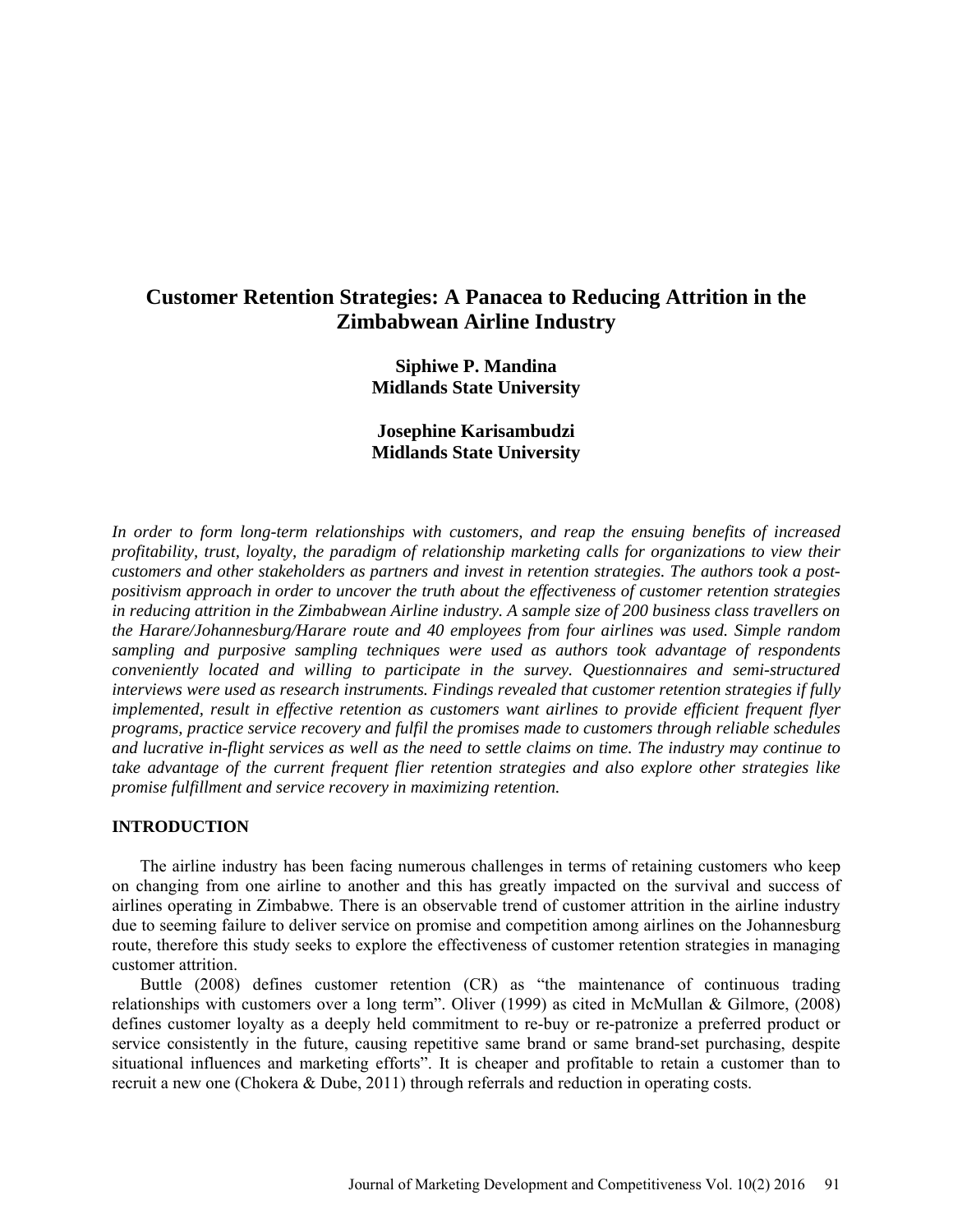Studies on customer retention have been done in other sectors in Zimbabwe but none were carried out in the airline industry and that greatly motivated this study. In Zimbabwe Basera, (2014) carried out a research on how fast food retailers in Masvingo can increase customer retention through loyalty programs in the industry. The results concluded that there is need for players in this sector to use loyalty programs to retain customers than to keep acquiring new ones.

Another research done by Moyo & Makore (2013) on customer retention was carried out in the telecommunications industry and their focus was on the customer retention strategies used by the mobile service providers. The findings were that though there are many customer relationship management activities that are employed in the Zimbabwean cellular industry, the most effective are those related to quality of service, affordability of service and provision of customer support services. The study seeks to fill a gap in the under researched area by assessing the effectiveness of customer retention strategies in managing customer attrition in the airline industry in Zimbabwe.

The past decade has seen many airlines being faced by a lot of operational challenges. Some of the airlines have closed up for various reasons for example the Zimbabwe Express airline was grounded due to economic problems from loss of market share. Some of the surviving airlines are operating below breakeven because they are trying to survive under these harsh economic conditions and this has led to wars between airlines fighting to retain the few customers that the market has to offer. This has led to a situation where by airlines invented the use of customer retention strategies. The preliminary investigations from the management of the four airlines has it in common that the airlines are using loyalty programs and customer service to retain customers available in a move meant to improve their competitiveness, help increase repeat purchase, financial security and improve service delivery which is meant to boost customer retention. Despite the efforts by airlines to enhance customer satisfaction and loyalty, customers are still defecting to competition (Mostert, De Meyer & Rensburg, 2009).

## **THE GLOBAL PERSPECTIVE**

In the global arena, so many studies have been carried out due to the availability of resources. In Indonesia, a study on service quality and price effects on loyalty and satisfaction in commercial flights industry done by (Mahmud, Jusoff & Hadijah, 2013) found out that customers become loyal to an airline after being satisfied by service and that price fluctuations have no influence on satisfaction and loyalty. Another research was carried out on customer acquisition and retention in the airline industry in India by (Shukla, 2013) who adds that customer retention should focus on increasing sales through satisfying and serving customers so that they keep coming back to the same provider. Shukla (2013) further reiterates that the quality of service needs to go beyond the expectations of customers and also identifying and predicting customer future needs so as to retain them.

Dolnicar, Grabler, Grun & Kulnig (2011) in Austria investigated airline loyalty drivers in different segments like business travellers and leisure travellers and findings were that airline management needs to segment their travellers to come up with programs that fit different categories. In South Africa a research was carried out by (Mostert & De Meyer, 2010) focusing on customer retention strategies and their effect on building relationships with customers on customer satisfaction, loyalty and ultimately retention in the South African domestic passenger airline industry. The findings indicate that future patronage and relationship with an airline is influenced by service recovery efforts by an airline.

Molapo  $\&$  Mukwada (2011) carried out a study on the impact of customer retention strategies in the South African cellular sector and notes that competitors offer better deals in a move to attract customers and win them. In South Africa another study was carried out by (Sulrujlal & Dhurup, 2011) on customer retention strategies implementation to retain customers in commercial health and fitness clubs in the Gauteng province. Sulrujlal et al (2011) pointed out that regular communication and improved service quality as important elements to customer retention. It is important for product or service provider to emphasise on the quality of product or service. In Malaysia a study on loyalty card program for retailers by (Abdul, Jasmani, 2010) supports that customer retention and loyalty are crucial to all businesses and contribute to better company performance. Lin & Wu,  $(2011)$  states that there is a statistically significant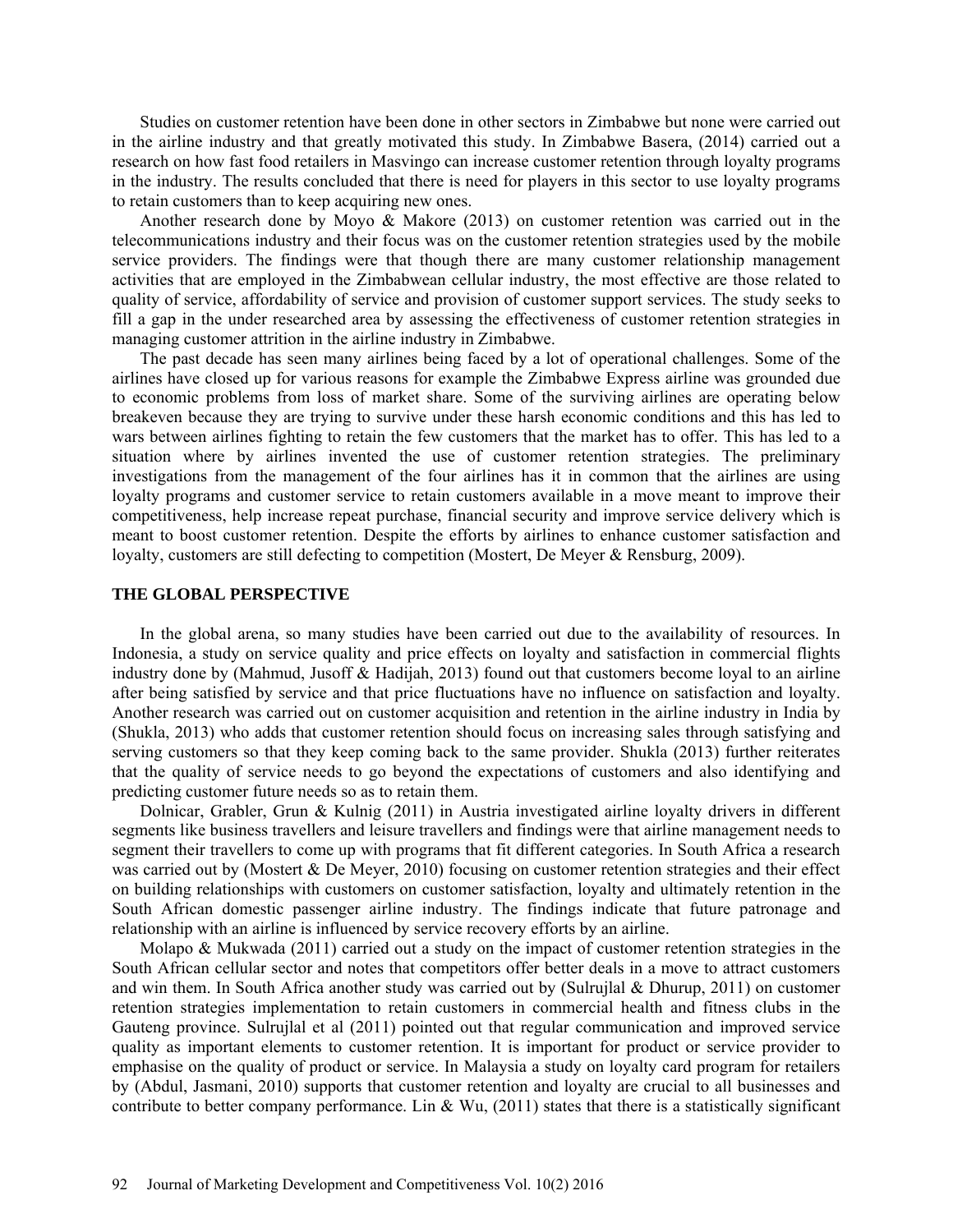relationship between quality of service and future use of product, as retention is influenced by repeat purchase.

#### **ZIMBABWEAN PERSPECTIVE**

The fact that Zimbabwe is a landlocked country makes the airline industry suitable to the development of the whole nation through connecting the country to the whole world. The airline industry provides air transport services for passengers and freight, the industry traces its history back to the formation on 01 June 1946, as Central African Airways (CAA), which was a joint airline of Southern Rhodesia (now Zimbabwe), Northern Rhodesia (now Zambia), and Nyasaland (now Malawi), with 50%, 35% and 15% respectively of the shareholding which was held by the three countries. The industry comprises of only one commercial airline the national carrier Air Zimbabwe but faces a lot of competition from foreign airlines that operate in Zimbabwe. [\(http://airzimbabwe.aero\)](http://airzimbabwe.aero/). There are locally licensed private firms in the industry (as shown in table 1).

## **LIBERALIZATION OF THE AIRLINE INDUSTRY**

The  $5<sup>th</sup>$  freedom given to foreign airlines to ply the Zimbabwean airspace through the open skies policy by the government, (National Transport Policy 2012-2016) has brought fierce competition in the industry. Weil (2010) alludes that liberalization allows competitors with lower costs than established ones to add capacity in anticipation of market share growth and under-price the established competitors. In addition to this development, the Zimbabwean economy dollarization marked the entrance of a number of players in the airline industry in the past two years, for example Emirates Airline, Egypt Air, Air Namibia and KLM Royal Dutch Airline. The focus of this study is the Johannesburg route and the airlines operating currently are South African Airways (SAA), British Airways Comair (BA), Air Zimbabwe (UM), and South African Airlink.

## **MARKET SHARE ANALYSIS**

Customer retention has become an issue in the airline industry as the polygamous behaviour of customers has seen most airlines losing their market share to competition (CAAZ 2014). Figure 1 shows the market share analysis, while table 2 shows the frequent flyer programs of the four airlines under study. Because of such developments firms in the airline industry are now faced with huge challenges of how they can attract and retain their customers in order to have repeat patronage, increased profits from referrals and reduction on the operating costs. The industry airports and other complimentary services such as hotels all meet the international standards. The effect of service failure on customer's relationships with airlines will also be considered as negative service experience that could results in customers defecting to competition (Fluss, 2007). Airline customers are not satisfied with the service delivered for example flight cancellations, connection challenges, delays on scheduled flights and losing their luggage and this has prompted the polygamous behaviour of customers in search of better service (CAAZ Statistics, 2014).

Grant (2008) notes that when American Airlines tried to control customer switching in 1981 and build relationships with its customers, it was the first to introduce frequent flyer programs and other major airlines followed suit. The Frequent Flyer Programs (FFP) offers benefits on flown miles as follows:

- Free airline tickets
- Upgrades to higher classes for free
- Allowances for excess baggage
- Check-in priority
- Departure lounge access. [\(www.iata.org\)](http://www.iata.org/)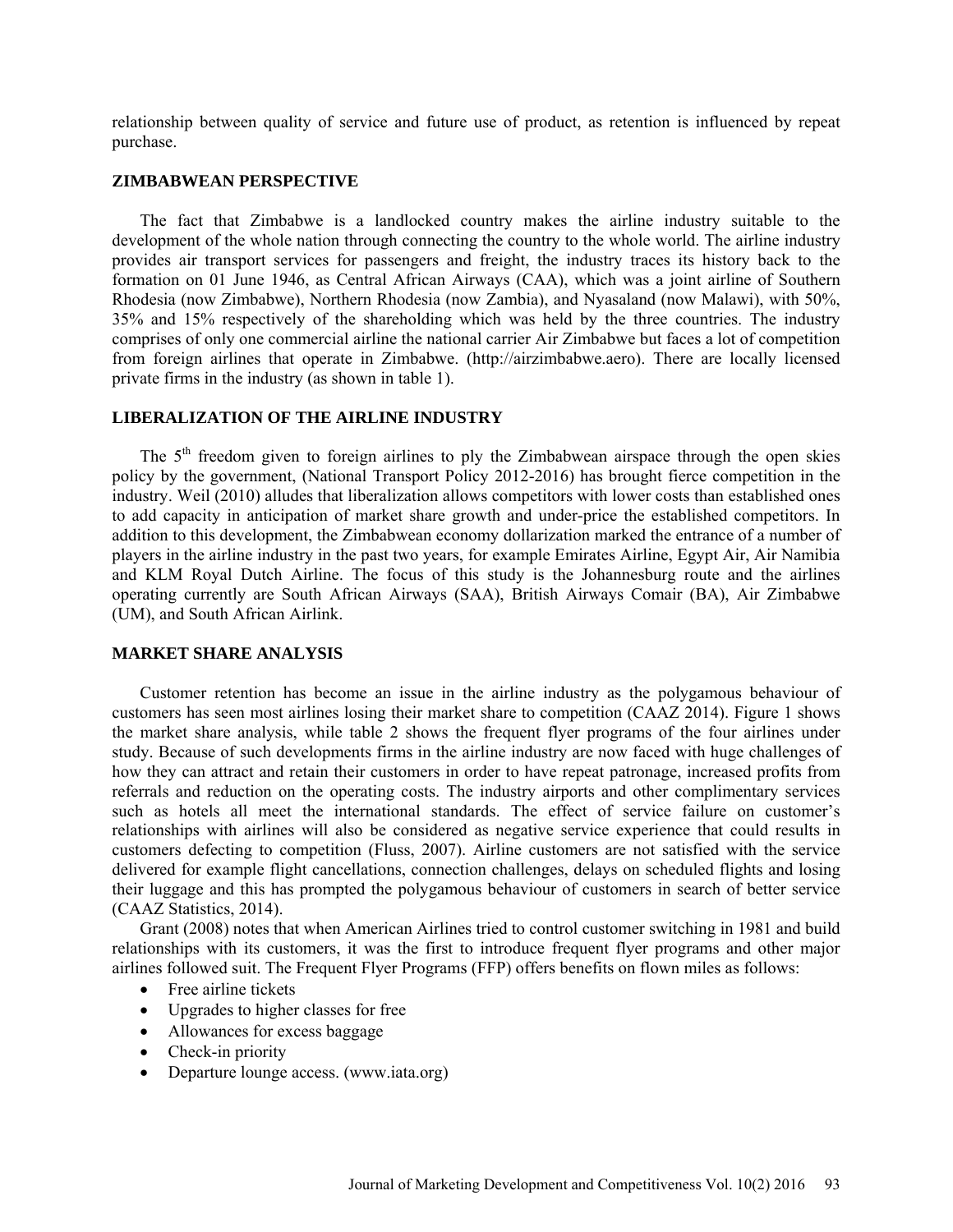## **CUSTOMER ATTRITION DEFINED**

Ahmad & Buttle (2002) propounded that customer attrition relates to losing a business to competitors, occurs when a dissatisfied customer decides to withdrew from hiring or purchasing services and products and find substitutes to satisfy needs that an organization failed to deliver. Chokera et al (2011) points out that it cost at least five times more to get a new customer than to retain an existing one. Zero defections by Reicheld and Sasser (2003) are described as retaining every profitable customer the company can serve. Heavy users constantly signal their escalating dissatisfaction by reducing their usage and purchases and moving their business to competition.

Therefore, customer attrition as claimed by Reicheld et al (2003) is a threat and retaining customers is an opportunity. Roberts, Varki & Brodie (2003) supports Reicheld et al (2003) and notes that if customer needs are not met or they receive poor quality products or have breakdown in service delivery, customers attrite and take their business to competitors. Karam (2009) argues that organizations incur heavy costs in acquiring new customers and existing customers generates profits than new ones therefore customer attrition has severe effects on profitability. In view of the aforementioned definitions, it has been noted that customer attrition is when consumers leave for competitors with similar products or services and stop using the other service provider's services.

#### **CUSTOMER ATTRITION DETERMINANTS**

The following determinants were reviewed as posited by (Athanasopoulou, 2009), widening gaps, role of management, termination factors, value creation and service quality, to access the effectiveness of customer retention strategies in managing customer attrition.

#### **Role of Management**

Wolnik et al (2012) propounds that the golden rule of business as not to be in the position of losing customers, but making management's concentration and awareness of all customers important. Reicheld and Sasser (1990) as cited in Karam (2009) states that ambitious organizations and managers often want to link their business strategies to success stories, but in order to have success stories, the Board of directors and the organization as a whole must sometimes examine their failures in the past. Reicheld et al (1990) as cited in Karam (2009) adds how vital defected customers can be in providing insights towards business improvements and the importance of winning back these customers.

Tokman Davis & Lemon (2007) cited in Wolnik et al (2012) adds zero defect culture implementation within the organization and the importance of collectively working towards the goal of keeping customers for retention, by establishing common initiatives for a more cohesive approach to attrition problem and educating employees. However, it is the role of the management to come up with customer focused decisions through empowering employees to achieve the organization's desired goals, thereby controlling customer attrition.

## **Widening Gaps**

Parasuraman et al (1985) cited in Wolnik et al (2012) points that widening gaps as a "gap between perceived service and expected service in different functions of production in a service organization" Day (2011) alludes that it is important to determine the gap between market demand and organization capacity to meet demand and the reasons why the gap is widening should be understood in trying to maintain and win back defectors. Day (2011) further reiterates that profitability and future market competitiveness will be at stake if the organizations gap is widening. Gronroos (2008) argues that perceived quality is an evaluation process where the customer compares the service received with expectations. The perceived service quality depends on promises in adverts and prices charged for the service, this will influence the expected service. Gronroos (2008) adds that technical and functional quality should be reflected in the marketing activities of the organization to avoid increasing expectations that lead to customers not satisfied due to the level of service they receive.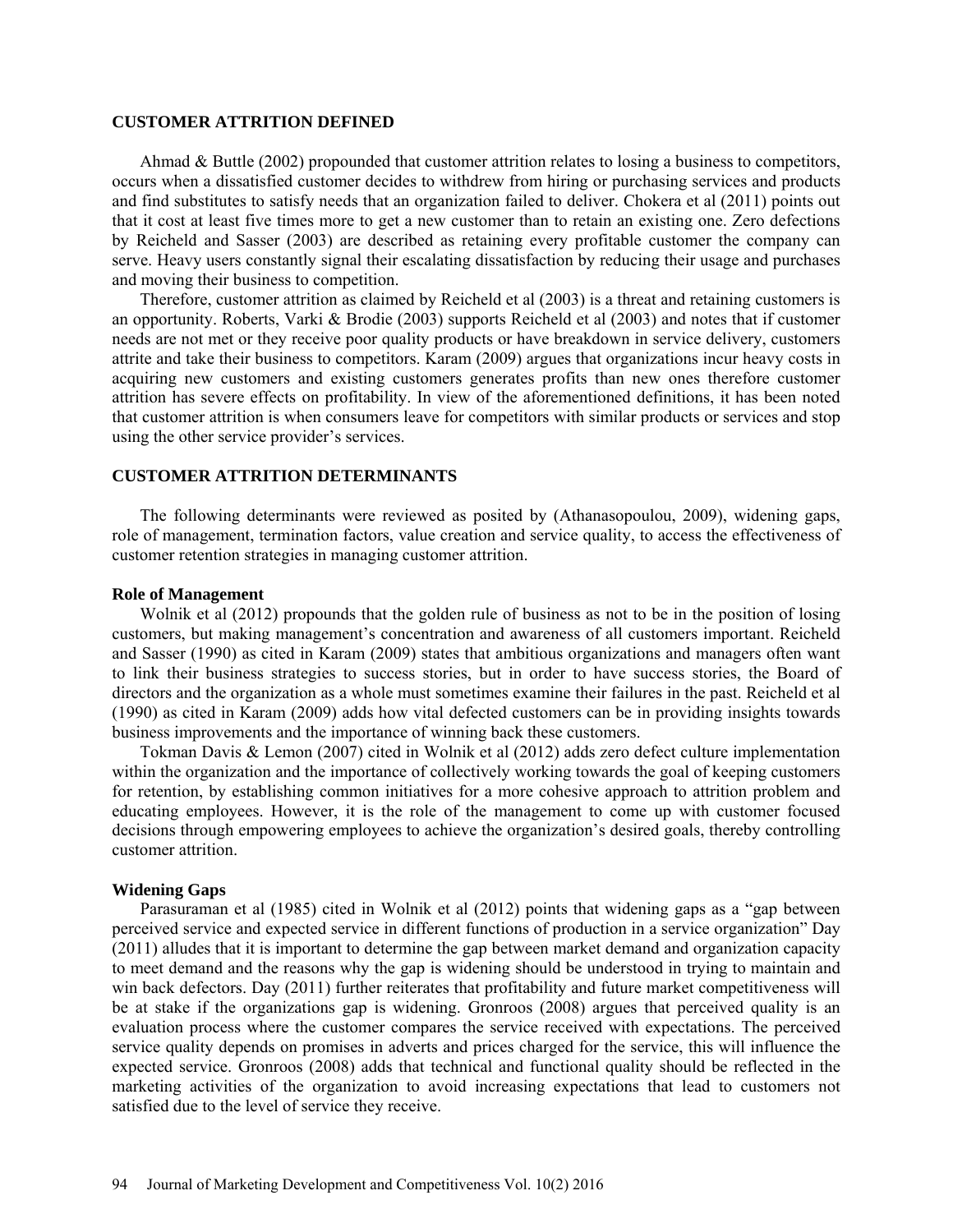Parasuraman et al (1985) as cited in Wolnik (2012) have developed a service gap model that shows the relationship between customers and the organization in different gaps. Two aspects of possible gaps have been raised; the customer and the company's point of view. Parasuraman et al, (1985) cited in Zeithaml, Bitner, Dwayne, Gremler, (2010) depicts how the quality of service can be perceived, customer's assessment of service quality received is shown in different gaps in the model. Generally what causes customer attrition is the gap between what customers expect from organizations and what they receive. Organizations should come up with ways of narrowing this gap so as to manage customer attrition.

## **Termination Factors**

Customer's opinion of quality service will always be subjective when they are consuming products or services as the customers will observe the service performance of the organization at the same time (Wolnik, 2012). Even though service quality affects behavior intention and customer satisfaction, it does not always lead to behavior change. Customers are very sensitive to price (Girish 2010) purports that any increase in price can lead to the termination of a relationship and this attrition can happen only if customers are offered better options by competitors when an organization increases its prices. Keaveney (1995) as cited in Murad (2011) first developed a model to explore why service industry customers terminate relationships with suppliers. Eight principal factors are identified in the model: involuntary switching, core service failures, attraction to competitors, service encounter failures, pricing, inconvenience, employee response to service failures and ethical problems. Keaveney (1995) as cited in Murad (2011) argues that termination of relationships and switching to different organization can be done by customers who are satisfied. Therefore, in this context customer attrition is influenced by customer behavior, satisfaction and the way the service is delivered.

## **Service Quality**

Perceived service quality influences the customer behavior intentions and signals whether or not a customer will attrite as stated by (Zeithaml et al 2010). Shepard (1999) cited in Wolnik et al (2012) purports that salespeople in an organization play a critical role when measuring service quality. Girish (2010) adds that a slightest problem in service standards will lead to customer attrition since customers have varied options to choose from. The channel used when delivering a service should not vary during the time of the relationship. Customers tend to attrite when they feel the service rendered is not meeting their expectations. Roberts et al (2003) adds four dimensions of the quality of a relationship as effective conflict, trust, satisfaction and commitment. Roberts, Varki & Brodie (2003) as cited in Wolnik (2012) argues that relationship quality is a better predictor of behavioral intentions than service quality.

When a customer is completely satisfied as claimed by Jones & Sasser (1995) cited in Wolnik (2012) they remain loyal to a relationship and thus relationship quality is achieved. The organization can easily lose a customer who is just satisfied since loyalty varies. Finally, Jones and Sasser in the same paper state that if a customer is dissatisfied, they may terminate the relationship, thus the relationship quality is considered weak. Therefore, it is important for organizations to consider service and relationships quality so as to meet and exceed customer expectations.

## **Creation of Value**

Hills & Jones (1998) cited in Wolnik et al (2012) states that "value creation occurs when a firm is able to advance and come up with something that is unique for its customers, something that fulfils and satisfies the customer's needs". Reicheld (1996) cited in Wolnik et al (2012) stresses that when looking at the loyalty aspect in a relationship between an organization and a customer, the value that a customer perceives is the most important factor. Reicheld (1996) in the same paper further reiterates that losing focus on the value is the reason why many organizations and firms fail and start losing customers, they examine different measures and analysis instead of focusing on value creation and become purely profitdriven, when customers start leaving, they adopt short term solutions. Defecting customers had long relationship with the organization and possess the most valuable information.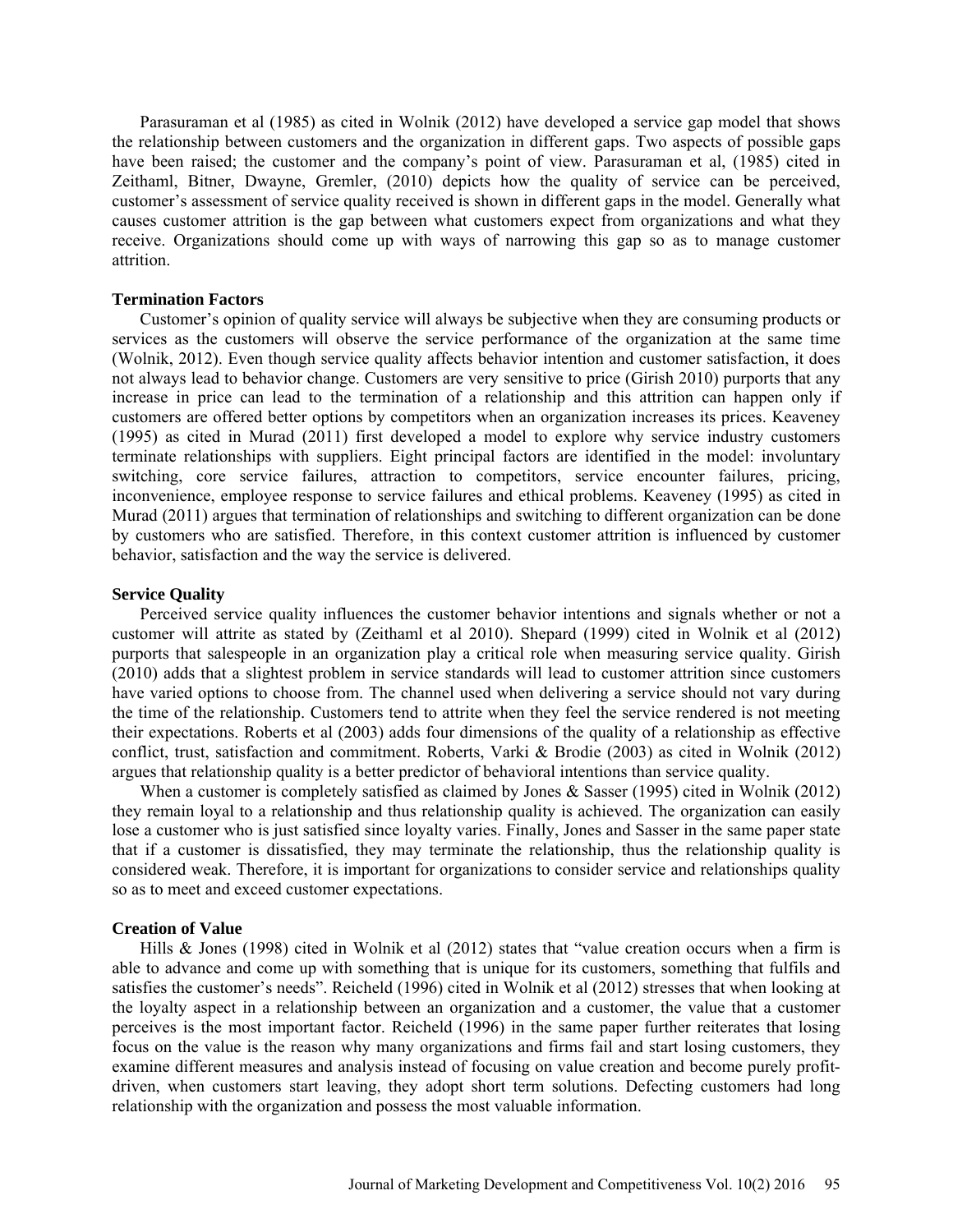Errget & Ulaga (2002) as cited in Wolnik et al (2012) adds that competition and value creation can be compared, if an organization offers services or products with more benefits than competitors they have a sustainable competitive advantage and offer greater value in the market. Errget et al (2002) as cited in Wolnik et al (2012) notes that an organization that focuses on creating real value will have long-term profitability and success. Therefore, it can be said that sustainable competitive advantage is derived from creating value by meeting and exceeding customer expectations in which failure to do so will result in customer attrition.

## **WHAT IS CUSTOMER RETENTION?**

The way in which organizations focus their efforts on existing customers in an effort to continue doing business with them is called customer retention according to (Mostert, Meyer & Rensburg (2009). Customer retention holds both economic and non-economic benefits for the organization. Mostert et al (2009) outlines that though organizations know the benefits associated with customer retention, they end to ignore it during strategy development, where emphasis is often placed on acquiring the customer than retaining which leads to customer attrition. Buttle (2009) posits that customer retention is long term maintenance of continuous trading relationships with customers. Gronroos (2008) further reiterates that customer retention is the ability to withstand competition through keeping customers for repeat business over a long period of time.

Research has it that all activities that are used to capture, appeal, retain and delight customers in such a way that they would patronize a business are customer retention (Sharma 2009, Zeithaml 2003). Conventionally customer retention is defined as the number of customers doing business with a firm at the end of a financial year, expressed as a percentage of those who were active customers at the beginning of the year (Gummesson, 2008), the true image of attrition is customer retention, the higher the retention the lower the attrition. Lombard (2009) alludes that in today's business, customers are valuable assets that need to be protected and nurtured for exploitation by organizations rather than just a source of revenue. It is noted that customer retention is a deliberate move by organizations to focus all their marketing resources on retaining existing customers (Hoffman and Bateson 2011)

## **CUSTOMER RETENTION STRATEGIES**

### **Loyalty Programs**

Loyalty programs have been equated by (Karam, Silva, Schmidt and Carneiro 2009) to commitment to re-buy or patronize a preferred product/service consistently in the future, thereby causing repetitive same-brand or same brand-set purchasing despite situational influences and marketing efforts having the potential to cause switching behavior. Reicheld et al (1990) cited in Wolnik states that loyal customers are willing to do repeat purchases despite the fact that there are attractive competitive substitutes that cause switching, try products or services across the firm's product line offerings, refer other customers to the company, and give the company feedback about their need and expectations.

Research has it that customers are members in different loyalty programs and these programs are being used in creating customer relationships that are profitable and long-term (Uncles et al 2003) cited by Reinekoski (2009). Mahajar & Yunus (2010) concurs with Uncles et al (2003) that loyalty programs are an incentive offered by marketers to entice a customer to remain loyal to an organization. Bishop (2013) further posits that for organizations to make profits, customer loyalty programs are used as marketing tactics to entice customers into provision of purchasing preferences and loyal purchasing behaviour. Research shows that the generic goal of loyalty programs is to protect the existing customers from attrition (Bishop, 2013, and Crofts 2011). In addition, companies may also carryout loyalty programs to make profits, maintain sales levels and margins (Buttle 2009, Kotler & Keller, 2009). The implementation of loyalty programs proffers rewards for repeat purchase and encourage customers to have long term relationships with the organization (Asamoah 2012).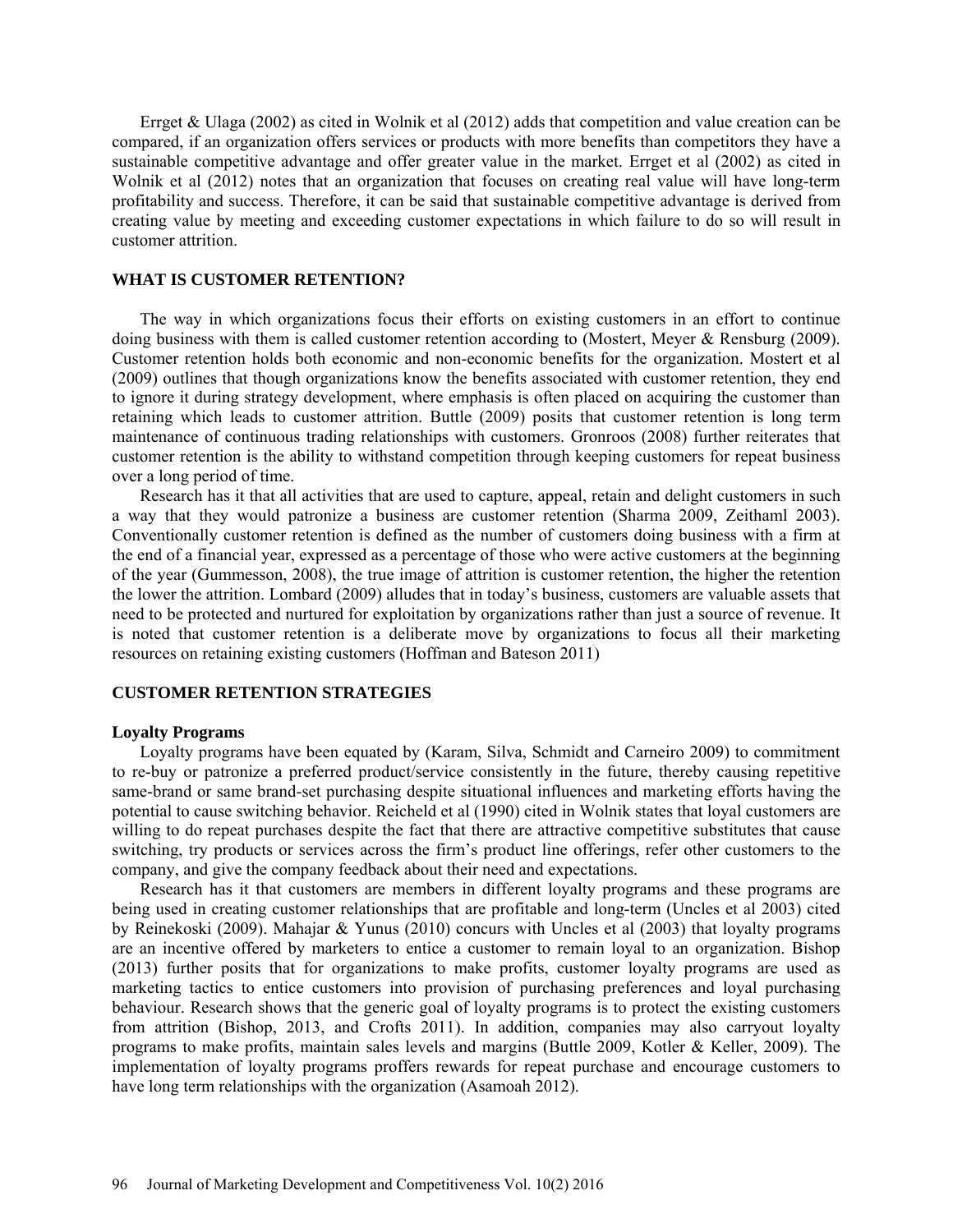In contrary Dowling and Uncles (1997) cited in Crofts (2011) argues that setting up and maintaining loyalty programs is expensive and there is little or no evidence that any changes in behaviour justifies the expenses incurred. Lambin (2012) further argues that loyalty programs are easily copied by competitors and it is difficult to obtain competitive advantage. Customer loyalty programs proliferation in industries reflects a changing market (Liu & Yang 2009) characterized by increased competition and consumers who are more demanding and knowledgeable. Liu et al (2009) furthers argues that this shift causes companies to develop relationship marketing and customer relationship management in a bid to retain customers.

Research shows that frequent flyer programs (FFP) are common loyalty programs offered in the airline industry (Burgos 2011, Mostert 2010) and are structured in two stages that give value to members. Members are issued with points in the first stage after purchasing and using an air ticket. In stage two members redeem points for free air travel, upgrades and lounges access among other benefits. Liu et al (2009) postulates that points have value only after redemption and before that, only members place value to their points in anticipation of benefits in future after accumulation of points makes the relationship between the organization and the customer to be long term.

Research has shown that loyalty programs if fully implemented results in retaining customers, as supported by (Bishop 2013) who postulates that loyalty programs are used to protect existing customers from attrition. Reichheld (1990) also states that loyal customers are willing to do repeat business with an organization even if there are substitute services or products available. Loyalty programs entice and encourage customers to have re-buy intentions and to form long term relationships with organizations (Asamoah 2012). Loyalty programs migrate customers to become advocates and or partners who will give the organization repeat business (Payne 2006). Loyalty programs may be marketing tactics to entice customer preferences and customer retention (Bishop 2013).

#### **Customer Service**

Customer service should be viewed by organizations as a tool that facilitates attainment of a competitive advantage (Kotler et al, 2009), apart from enhancing profitability and improving customer satisfaction (McGuinn, 2009). Customer service involves different activities which in the airline business includes knowledge, courtesy and respect accorded to customers by sales force (Mostert et al, 2009); high level of quality in product and service offerings (Buttle 2009, Gronroos 2008 and Lovelock & Wirtz, 2007), and service procedures that encourage customer participation (Chokera et al 2011). However, customer service in its perspective includes the practices that should serve the needs of the customers in a mutually beneficial scenario to build customer loyalty, satisfaction that have an effect on customer retention (McGuinn 2009, Gummeson, 2008 and Sheth & Pavartiyar, 2002). It has been noted that customers in the hospitality industry usually want to do business with organizations that extends an olive branch through offering quality services that provides core benefits (Skaalsvik 2013, Chokera et al 2011, Zeithmal et al, 2009 and Kandampully, 2007).

The organization must employ customer orientation, customer relationship management if they are to succeed in offering quality service (Kotler & Keller 2012, McCarthy & Perreault Jr 2008 and Gulati 2007). Park and Roberson (2005) identified customer service principles that an organization in the airline industry should observe when offering services to the customers that include the following courtesy of employees, neat appearance of employees, on time performance, personal attention, knowledgeable employees and willingness to help customers. In addition to the basic principles mentioned above, several authors advocated for the organization to implement golden rules in customer service (Zeithmal et al 2009, Buttle 2009, Lovelock et al 2007 and Payne 2006).

The organization should learn to listen to the concerns of customers (Kotler 2010); promise what the organization can deliver (Lovelock et al 2007) responding to customer concerns in the shortest period of time (Zeithmal et al 2009) and always try and avoid arguing with the customer (Nilsson & Sandberg 2010, and Payne 2006) Research shows that customer service should be accompanied by employee empowerment in their area of responsibility (Ghosh 2013, Heathfield 2012). Research shows that observing business principles of customer service leads to the organization responding to customer needs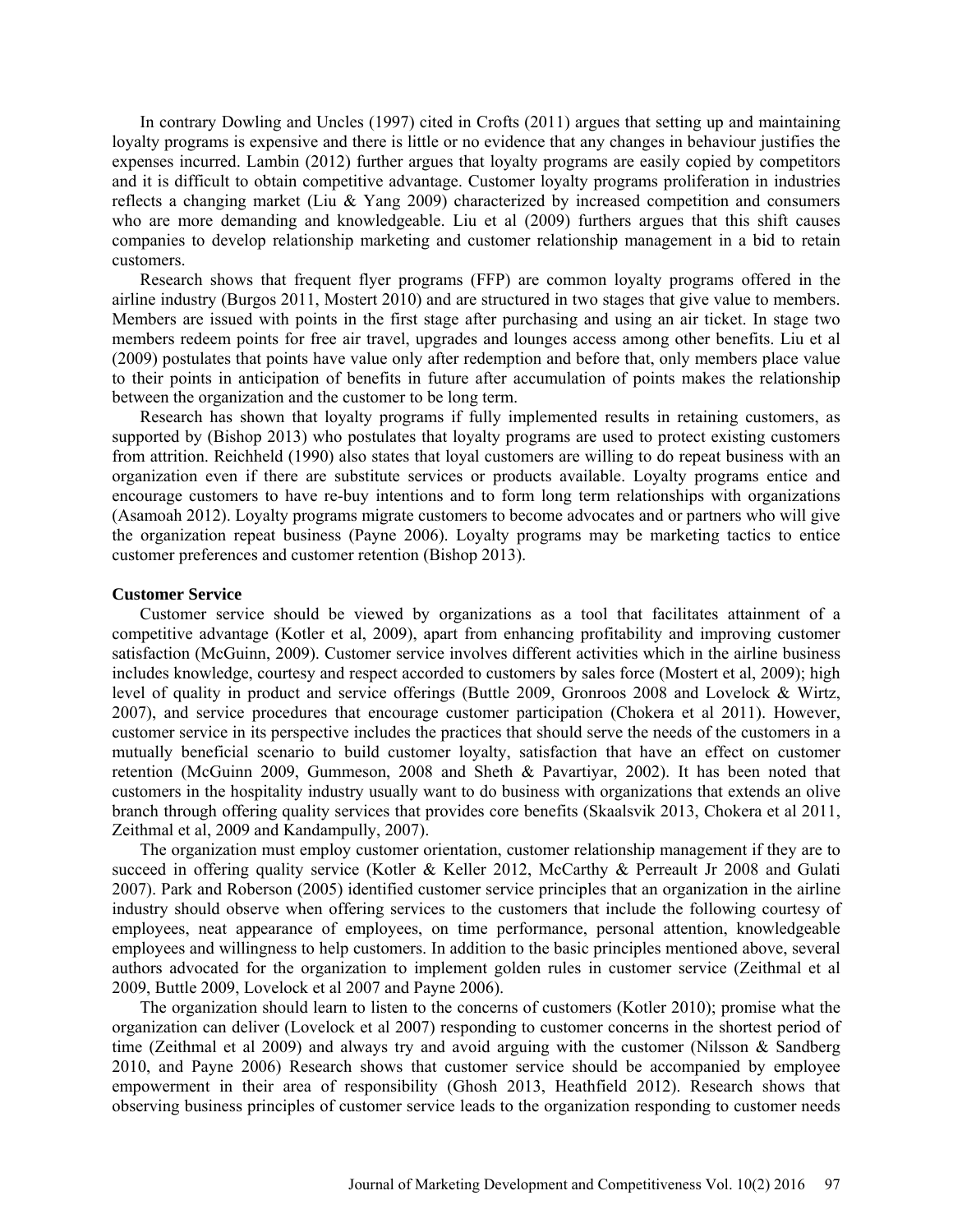in the shortest possible time and delivery the promises which positively influence customer retention (Ziethaml et al 2009). Commensurate customer services that are tuned to the customer requirements and above the expectations of the customers do not only satisfy the customers but leave some love marks that will make customers to come back for more (Lovelock et al 2007, 2004)

## **OTHER CUSTOMER RETENTION STRATEGIES**

Services organizations need to design customer retention strategies in order to reap the rewards of developing long term relationships with customers. Some of the benefits highlighted above include repeat purchases and overcoming competition (Gronroos 2008) as well as reduction in number of customer attrition (Zeithaml 2003) mentioned customer delight. Jobber (2010) postulates the strategies that bring the benefits above when he outlined six customer retention strategies i.e. targeting customer for retention, bonding, internal marketing, promise fulfillment, service recovery and building trust, however for the purpose of this study the authors focused on service recovery and promise fulfillment.

#### **SERVICE RECOVERY**

Zeithaml & Mary (2003) defines service recovery as response to a service failure through actions taken by an organization. Johnston (1995) adds that removal of dissatisfaction by an organization is service recovery. Actions taken by a company to correct a service failure is service recovery as postulated by (Buttle, 2009; Gronroos, 1988: Hart, Heskett, & Sasser, 1990) concurs with Zeithaml et al (2003) that responding to service failure is service recovery. Similar features were identified in each of the above definitions. Therefore, for service recovery to occur they must be a breakdown in the service delivery process which was attributed to as service failure by Zeithaml & Mary (2003) and Buttle (2009) or as dissatisfaction by Johnston (1995) and finally as poor service quality by (Gronroos et al 1988).

## **Reasons for Service Failures**

Service fail for many different reasons according to Buttle (2009) these may include service quality failure, functional quality and technical quality failure. At other times the fault lies with network member, the customer or the organization. Zeithaml (2006) adds other reasons which result in failure of service such as late delivery, uncaring employees delivering the service and not delivering the services as promised. These failures bring negative feelings and outcomes from customers and if they are left unfixed they can result in customer attrition, bad word of mouth with spread after these experiences. Customer can challenge or report the organization to the associations of customer rights (Zeithaml 2006). Biyan Wen and Christina Geng-qing Chi (2012) outlines the refusal to take on service recovery as the biggest reason for customer attrition.

#### **Mechanisms of Service Failure Feedback**

There are two feedback mechanisms available that are exit and voice according to (Hirschuman 1970). Buttle (2009) agrees with Hirschuman (1970) when he pointed out that customers have a choice of doing nothing or voicing their displeasure after a service failure. Customers who select the voice mechanism can make their complaints to the organization, to a third party like the association of customer rights and to their own network personally such as family and friends. Hirschuman (1970), voice is when customers make their complaints direct to the service provider and exit implies that the customer move to the competitor and stop buying from the company. Supposing that organization act on customer complaints, these customers will be introduced to a new service circle which is service recovery.

## **Influence of Service Recovery on Customer Loyalty**

Research has it that service recovery if successfully implemented will increase customer loyalty to the customers who would have experienced service failures or problems than new customers Ziethaml et al 2009, Nilsson et al 2010)**.** Service recovery does not only solve problems faced by customers but to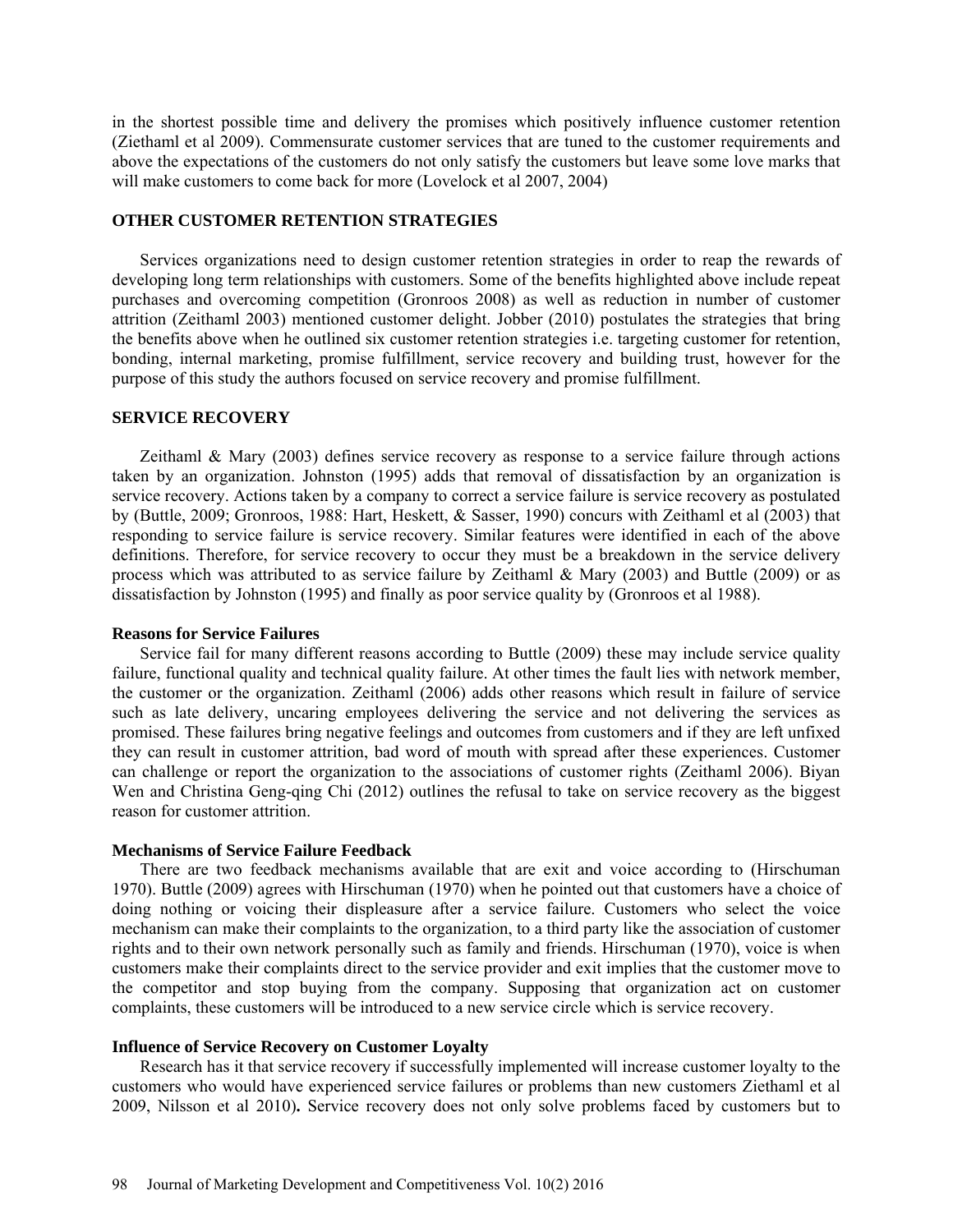prevent the occurrence of such problems (Ziethaml et al 2009). Service recovery gives a guarantee of choice to customers before they could enjoy the services (Worsfold, Worsfold and Bradley, 2010). Customers who perceive treatment as fair after service failure usually engage in positive behavior including spread of positive word of mouth, repeat purchase and then loyal to the service or products.

## **PROMISE FULFILLMENT**

Promise fulfillment is defined by (Kotler 1993) as meeting and exceeding customer service quality expectations. Jobber, (2004) defines it as fulfilling promises to customers. The common characteristics of both definitions are meeting customer expectations. However, Kotler (1993) one of the most recognized marketing guru in his definition of promise fulfillment went on to include the process of exceeding customer expectations. Jobber (2004) adds three activities in fulfilling promises and maintaining relationships, setting realistic promises, keeping the promises during service delivery and enabling staff and systems to deliver as promised. Berry (1995) cited in Gronroos (2009) claims that the foundation of customer retention is fulfilling promises through maintaining relationships with customers.

Gronroos (2009) adds that "employees in the organization regardless of their position are involved in fulfillment of promises" Bitner (1995) calls it enabling promises. Therefore, one can safely say that for organizations to control customer attrition there is need to avoid disappointments through meeting promises. The diagram below shows service delivery before, during and after delivery of promises enabling customer satisfaction.

#### **SOURCES OF PROMISES**

#### **Past Experience**

Kotler (1993) alludes that the quality of service is promised to customers through past experience. Kotler (1993) shares the same sentiments with Kurtz (2002) who points out that customer past experience is the most important factor affecting customer expectations of a service. Past experience includes experience with a particular service provider, experience with other providers within the same industry and experience with related services. From the analysis above it can be concluded that what customers went through or always get from the service provider is what they always expect for their repeat purchases hence failure to meet and exceed their past experiences will result in dissatisfaction.

### **Word of Mouth**

The source of information used by customers to shape expectations is the word of mouth according to Kurtz (2002). Seeking the opinion of others before a purchase is generally what customers often do. Three sources of word of mouth communication are personal, expert and derived sources and these can establish the level of service predicted. To establish ideal and desired level of service when customers have no experience and knowledge of the service, word of mouth is used as a source of promise (Nilsson 2010). Information from friends, work colleagues and relatives constitute personal sources. Customers believe that experts will provide better information than personal sources especially in high involving purchases. The way customers were treated by the organization personnel is discussed in personal sources whereas expert's sources normally provide information that customers use in forming expectations about the technical nature of services. Derived sources are third party information sources used to form expectations by customers for example advertisement testimonials (Kurtz 2002).

## **Marketing Communications**

Customers form predicted level of service for a particular organization through promises made in adverts and sales promotions (Kurtz 2002). Kurtz (2002) agrees with Jobber (2004) who proposes that through marketing communications channels such as public relations, advertising, sales promotion and personal selling, promises are made. Consumer's desired level of service, adequate level of service and zone of tolerance can be modified by advertising (Zeithaml & Parasuraman 2003). In an effort to get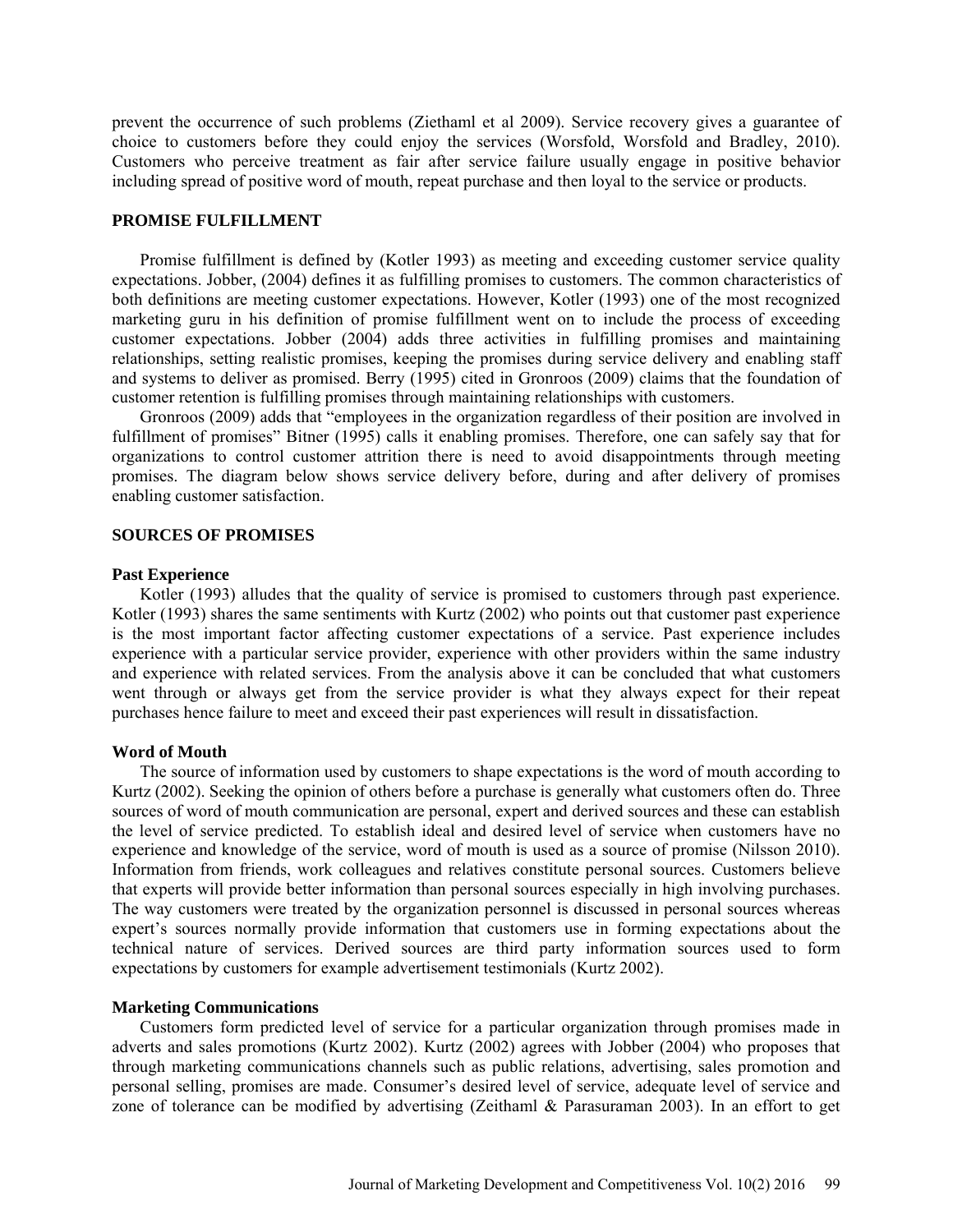contracts, sales personnel make promises to potential customers and these promises are translated into expectations of customers from these promises will affect the zone of tolerance and the predicted service expectations which will result in customer dissatisfaction.

## **MANAGING CUSTOMER EXPECTATIONS AND SERVICE PROMISES**

Coordinating the vows made by all external and interactive marketing sources to ensure that they are consistent and feasible is managing service promise (Zeithaml and Bitner 2003). Zeithaml et al (1990) concluded that perceived service quality is the extent to which an organization serves customer's evaluation of the expected service and experience. Several authors concur that actual service performance and customer's expectations measure the service quality when the two are compared (Markovic, Raspor & Segaric 2010, Gronroos 2008, Parasuraman et al 1988 and Barrington & Olsen 1987). Markovic et al (2010) posits that customer decisions are complex because customer expectations are ever changing. Therefore, understanding and meeting customer expectations is very important and telling customers that the organization may not always deliver the level of service they desire.

## **Educating Customers**

Customer education is the extent to which employees equip customers with abilities and skills to critically utilize the information about organization services or products (Kotler and Keller 2010). Eisingerich and Bell (2006) posits that organizations that provide understandably clear information are trusted by customers. Research shows that if customers learn how to effectively execute service related function the organization production will be increased (Zeithaml et al 2009). It can be said that customer education creates value for both the organization and the customers.

## **Internal Communication**

Research has it that internal communication is an important management function since every employee should receive information concerning their jobs, fostering an atmosphere in which all people in the organization respect each other in a working relationship (Bauer 2013). Steingrimsdottir (2011) argues that internal communication is the social glue in an organization that ties people together. Customer expectations should be aligned to the form of communication within the organization across all functions be it horizontal, lateral, grapevine and vertical (Bauer 2013). Quirke (2008) argues that communication is an ever ending process and its goal should be to share the thinking and not announcing conclusions. However, communication tools should be used to compliment internal communication like use of displays, bulletin-boards, internal subjective meetings and inserts and enclosures.

## **Pricing**

The price of the service affects customer expectations. Generally higher prices make customer expectations of the service to be higher and the zone of tolerance will be narrowed as alluded by Zeithaml et al (1993) cited in Campos and Nobrega (2009). Fair pricing build trust and have a long term positive effect on customers as postulated by Berry (2001 pp 60) cited in Asamoah (2012). Abrams (2008) adds that quality goes with price, low quality with low price and high quality with high price. Most customers seek value for their money. Therefore, if customers' expectations are not met there will be dissatisfaction and attrition (Adams 2008).

#### **Physical Evidence**

Physical evidence which relates to tangible components (Zeithaml and Bitner 2003) facilitates performance of service, a place where the organization and customers interact as well as the environment in which the service delivery takes place. The interior and exterior appearance of the company is a package in delivering a service (Hoffman and Bateson 2006) cited in (Gbettor, Avorga, Danku and Atatsi 2013) and customers use this to assess the level and quality of service from an organization through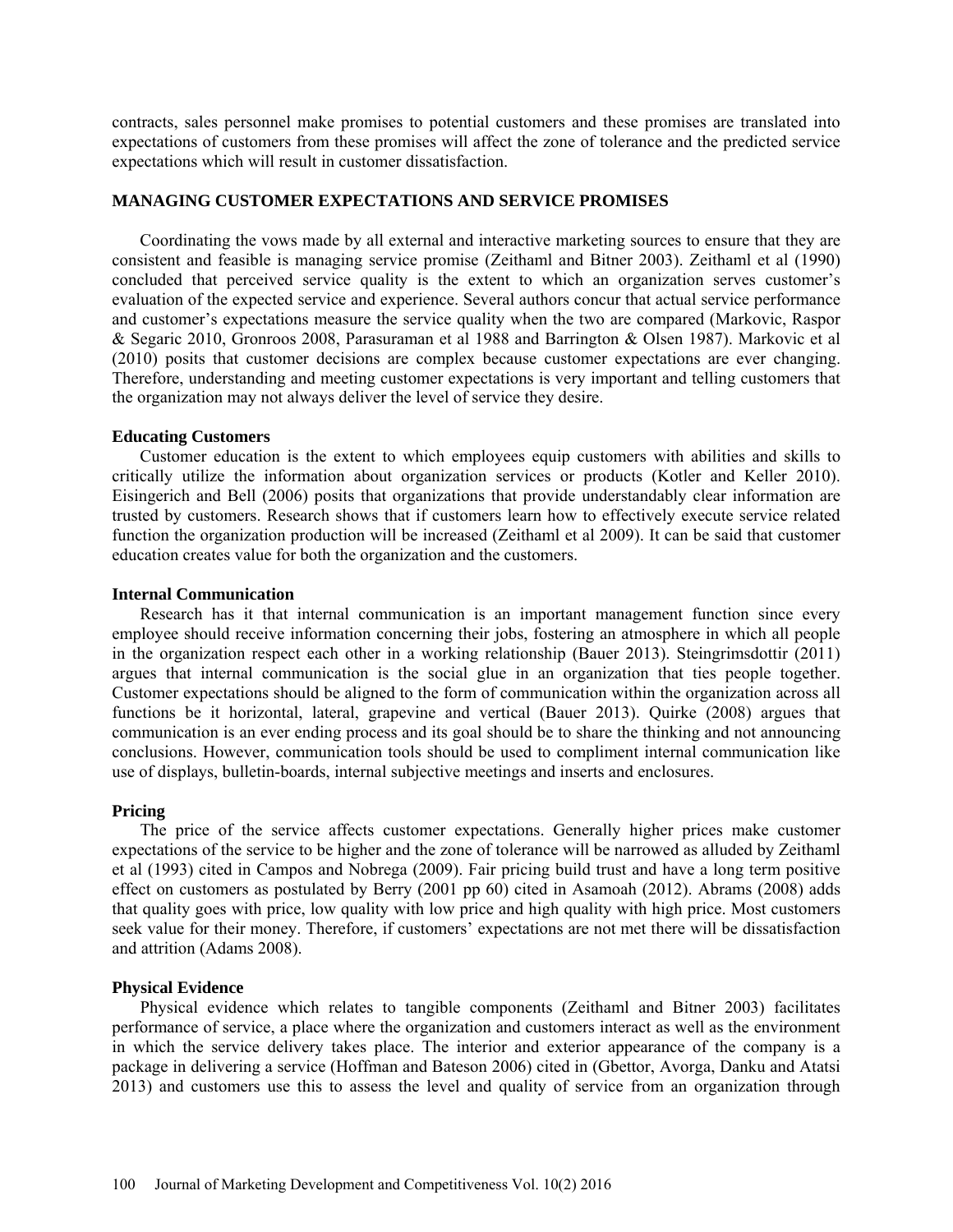physical evidence. Wilson (2006) argues that the gap between service delivery and customer expectations in service delivery can be closed by physical evidence.

Physical environment consists of the appearance of physical structure landscaping, ambience, appearance of the interior and exterior of the facility vehicles, cleanliness, interior furnishing, service systems design, point of purchase displays, equipment, uniforms, personnel competence, signs, printed materials and other visible cues that provide evidence of service quality (Zeithaml and Bitner 2003). For most services the appearance of the service personnel is very important for example customers have certain expectations concerning the appearance of airline flight attendants and pilots. Variations from the norm have an impact on what customers expect resulting in dissatisfaction or satisfaction. This automatically implies well dressed and presented employees shows a sense of order and organized institution.

## **Image of the Firm**

Nasser (2012) points out that the fundamental image of the organization applies to the type of association customers get from the service organization and the brand name. Nasser (2012) further indicated that image is an important component of customer satisfaction. Image is a result of adding good reputation to its customers, being reliable, having contributions to society and being professional and inventive (Skinner, Von Essen and Mersham 2008). The three factors of corporate image include corporate behavior, corporate design and corporate communications which all have an impact on creating reliance and trust on the outer and inner mass on an ongoing basis (Karadeniz 2009 and Zeithaml et al 2009). Nasser (2012) also reiterates that customers' evaluation of a service is influenced by corporate image. Corporate image in this study can be defined as the influence on customer perception by the image of the organization or service provider. The image consumers have of a firm will have high expectations and if the image is low, expectations will be low. Any mismatch on the desired expectations dissatisfaction or satisfaction will be the end result. Gronroos (2008) purports image as an alternative to product differentiation in an organization. In conclusion corporate image can make customers satisfied and loyal to service organization and also ensure desired service quality.

## **METHODOLOGY**

The authors used post-positivism philosophy which has a sensory phenomenon described as the only form of knowledge. The philosophy provides the creation of thinking space in the social science debate. The approach also allows critical analysis of the data and discussion of findings to arrive at an informed decision. Survey methods were used in this study to get information about the effectiveness of customer retention strategies in reducing customer attrition in the airline industry. The research design facilitated the gathering and analysis of data to obtain answers to the research questions after using the appropriate research design in line with the nature of the required data. The authors adopted both exploratory and descriptive research designs.

## **SAMPLE FRAME**

The sample frame for this study was drawn from all airline employees and frequent business class travellers of the following airlines under study in Harare only, (British Airways Comair, Air Zimbabwe, South African Airways and South African Airlink). All parties involved in reducing customer attrition were made part of the sample frame and were represented fully.

## **SAMPLING PROCEDURE**

The authors used simple random to select customers, employees that represented the population in this study. Customers were picked randomly as they depart or arrive at the Harare International airport. The authors used this method since all employees and customers had an equal chance of being chosen and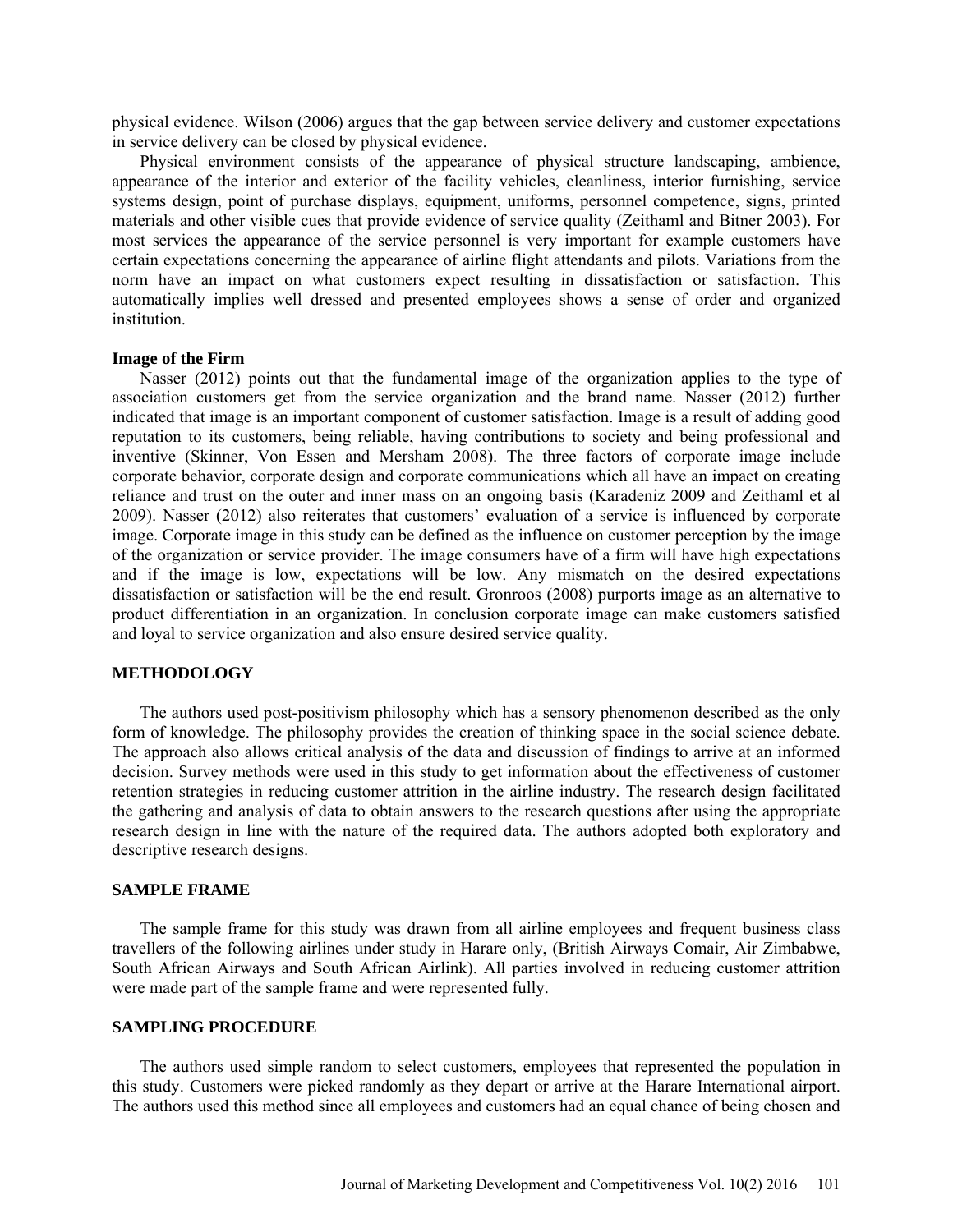the findings were generalized to the whole population. Purposive sampling was also used whereby the authors relied on their judgment and is only representative as far as the authors' skills permit. Purposive sampling also enabled the authors used those respondents that willing and easy to find.

## **SAMPLE SIZE**

After careful analysis from different scholar's views of sample size determination of customers, the authors used (Saunders, M, Lewis, P & Thornhill, A. 2009) who set a minimum of 30 for sample size to be a true representation of population under study randomly chosen from a finite customer population estimated at 340000 based on the JNB seat capacity per year by carrier for the selected airlines between 06 March to 06 April 10, 2014 (CAAZ). The authors used a sample size of 200 customers. The population comprised of regional passengers that have travelled at least once in the last 12 months and had knowledge about the services being offered by the airlines. A sample size of 40 employees was chosen using Saunders, (M, Lewis, P & Thornhill, A. 2009) to give a true representation of the population under study from an estimated 1260 employees according to company records kept in the Human resources departments of the different airlines being studied. The authors used census method to pick all 4 managers one representing each airline.

## **DATA COLLECTION PROCEDURES**

#### **Interviews**

## *Face to Face Interviews*

This method will be widely used in this study to gather data through conversations in which roles of interviewer and respondent continuously change. The method will attempt to provide valid measures and reliable data from respondents through face to face interactions. The authors probed for more information and also took advantage of better observation of behaviour and social cues such as body language, voice intonation of the interviewee. The value of social cues was added to the verbal answers. Clarification of issues by the authors was made possible using this method though some respondents felt uneasy. The authors got a higher response rate through the use of this method. The appointments for interviews were done with management and employees. Interviews were carried out with the help of an interview guide. The responses were all written down and the interviews lasted for less than 15 minutes each.

### **Questionnaires**

### *Drop and Pick Method*

The authors dropped the questionnaires to employees and then collected them after completion on the specified period, an allowance of 2 days was given to the respondents because of the nature of their jobs they were not able to complete them whilst the authors were waiting. This method gave respondents more time to consider their responses, and it sounded a convenient method to the authors. The rest of the questionnaires were distributed to customers with the assistance of airport check-in agents, upon obtaining airport authority permission from Civil Aviation Authority of Zimbabwe (CAAZ). The targeted customers completed the questionnaires in the departure lounge and the questionnaires were collected before respondents boarded their flights. Personally administered questionnaires were used on executive class passengers in the respective business class lounges before boarding. The questionnaires were made simple and easy to understand which helped the respondents to answer and return on time.

## **VALIDITY AND RELIABILITY**

Validity places emphasis on the quality of data gathered and the accuracy of the same. During the use of questionnaires and interviews, reliability of information that was collected using the above mentioned techniques increased when various questions were used to measure the variable of interest. A pilot study was done before sending the questionnaires to the respondents of this study, the authors gave 5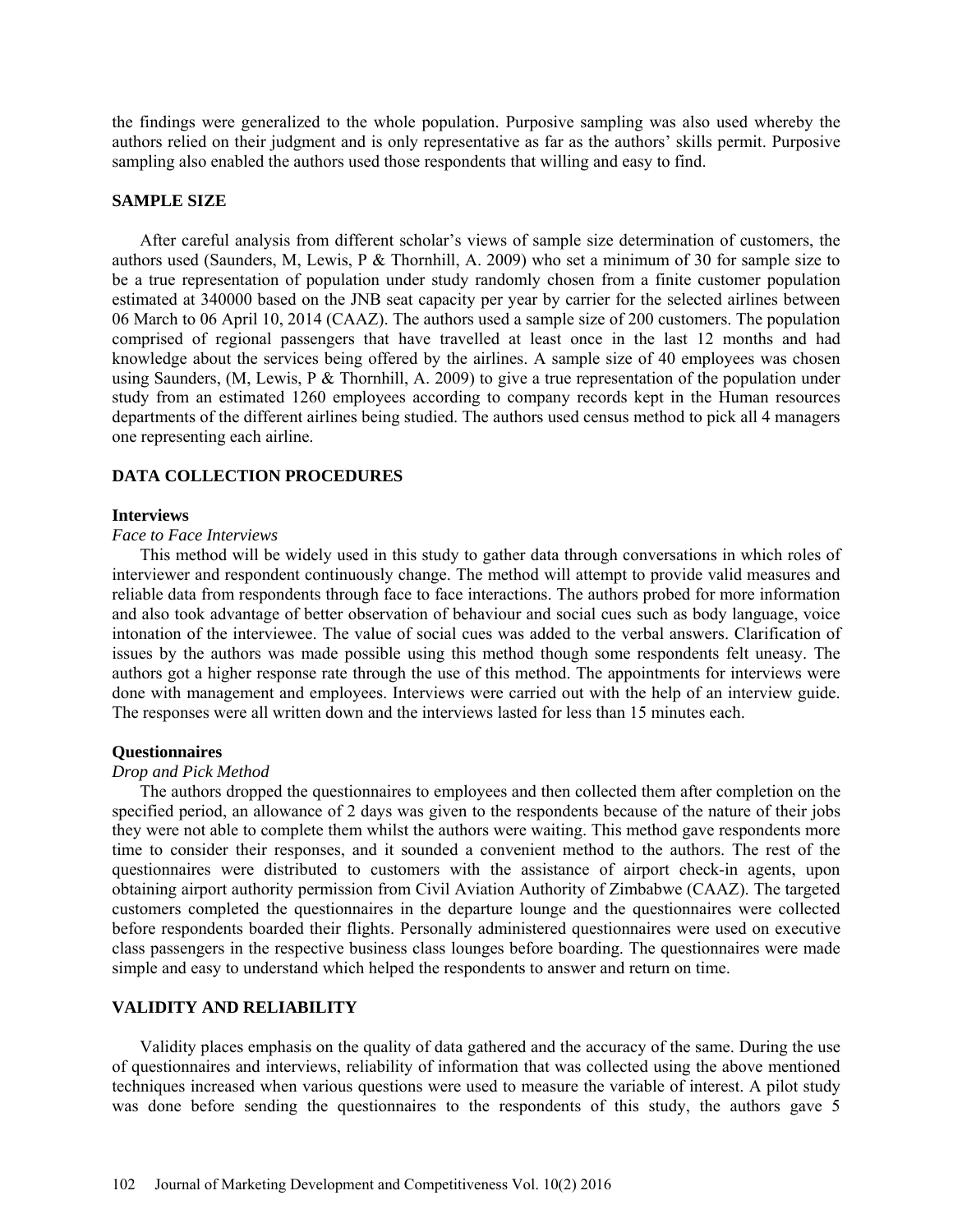questionnaires to Air Zimbabwe employees to complete and the interview guide was also studied by these employees. The pilot study allowed the authors to establish a sequence of the questionnaire, the instructions and time taken to complete the questionnaire. After suggestions, the questionnaire was corrected and revised before being given to the actual respondents. This enabled the identification and correction of areas of weakness of the instruments before the restructured ones were dispersed to the respondents.

## **ETHICAL STATEMENT**

The success of this research depended on the full participation from all the airline companies under study that ply the JNB route. Complete anonymity was given to all employees, customers and management who participated in this study. To instil confidence, company and individual names of respondents were not required during completion of questionnaires and interviews.

## **DISCUSSION OF FINDINGS**

Analysis of results from questionnaires was done using SPSS and those from interviews were done using content analysis. The response rate for employees and business class travellers was 82.5 percent and 82 percent respectively. More importantly the response rate was high due to the high travel frequencies per day. This therefore enabled the authors to administer the questionnaires to the respondents without much hassles.

The major findings are that the customer retention strategies if fully implemented results in successful retention of customers as customers want airlines to provide efficient frequent flyer programs, practice service recovery and fulfil the promises made to customers, through reliable schedules and lucrative inflight services as well as the need to settle claims on time. The following is a summary of the research findings

## **CURRENT AIRLINE RETENTION STRATEGIES**

According to findings, the four airlines under study have been using one common loyalty program that is, the Frequent Flier Program, which is effective in retaining customers on those airlines that were said to have effective loyalty programs such as SAA which has a 67 percent rating of being very good and 33 percent of good frequent flyer program.

Results show that customer service has been shown to have positive effects on repeat purchase as shown by 58 percent of the employees who strongly agree and 24 percent of employees who agree that customer service increase repeat purchase and results in retaining customers.

Business class travellers shows that they do not rely on one airline but rely mostly on the airline that is currently offering lucrative loyalty deals as shown by 52 percent of customers who stayed for less than one year with one airline, while 38 percent of business travellers switch to other airlines even after experiencing satisfactory services. 10 percent of the respondents stayed with the airliner not by choice but because they were mandated to do so by their employer who is the government, as long as they travel on company business.

Findings revealed that 53 percent of business class travellers are more concerned with the in-flight service apart from their own safety, while 47 percent consider efficient baggage handling, ticketing and reservation services in-order to re-patronize the airline.

## **SERVICE RECOVERY**

The airlines are making use of complaint handling systems which are dominated by complaint register 39 percent and toll-free numbers 33 percent. This trend encourages customers to complain in the event of service failure and mostly important to provide priceless advice to the organization so that it can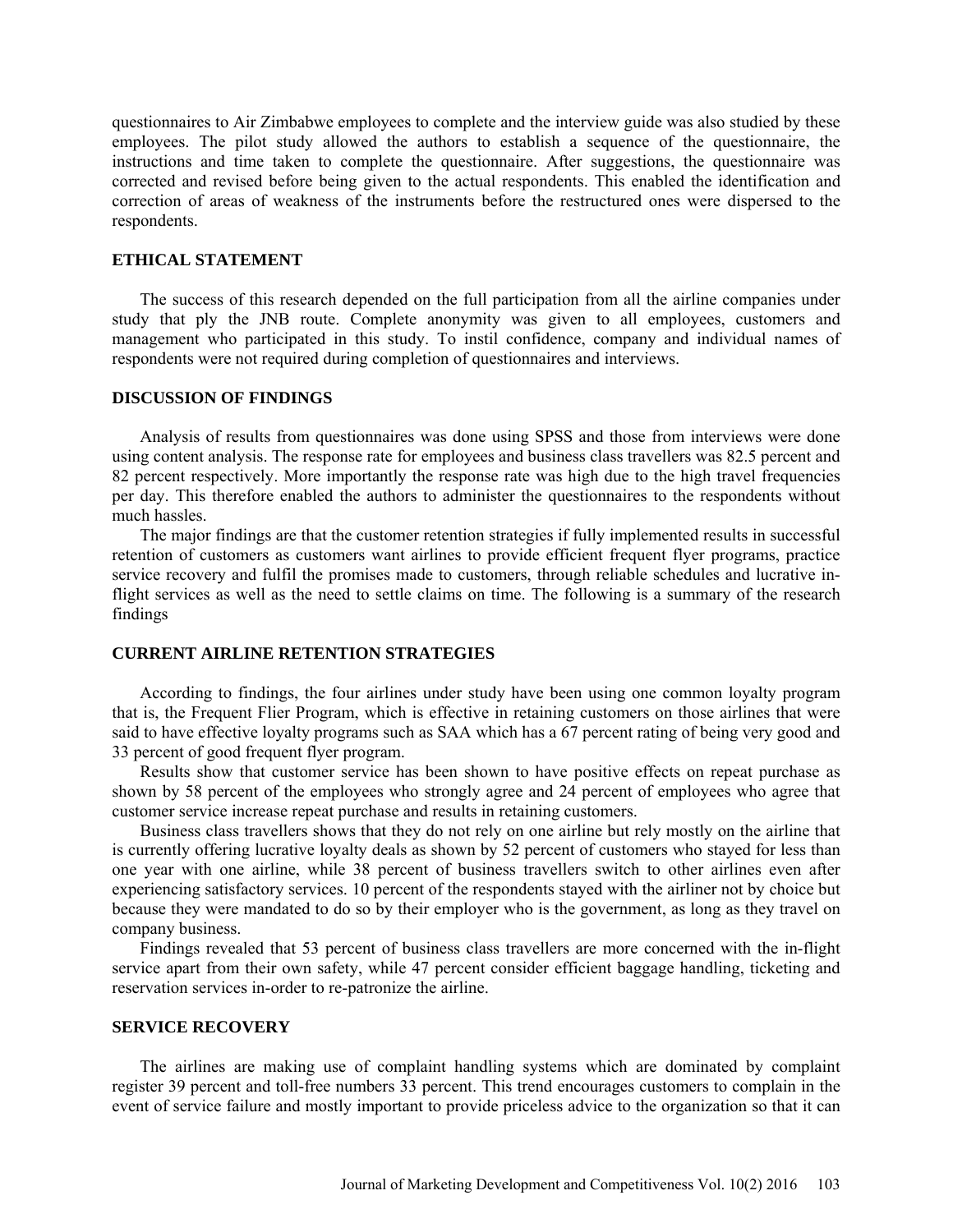improve on service delivery. Encouraging complaints and practicing service recovery will result in more satisfied customers that can easily be retained by the organisations.

## **PROMISE FULFILLMENT**

Reliability of services has an effect of retaining customers since those airlines that command the highest levels of reliability are the current market leaders in the route that is, South African Airways, British Comair, South African Airlink and Air-Zimbabwe in their order. The findings on reliability are that 36 percent of the business class travelers view SAA as highly reliable and 41 percent said it's reliable.

Settlement of claims by airlines was found wanting shown by 49 percent of business class travelers who strongly disagree, 31 percent who disagree that claims were being settled on time. The employees from different airlines also indicated that their companies take time to settle claims. It can therefore be concluded that if airlines fulfill what they promise customers, satisfaction and customer retention is evident.

Claims are not getting high priority in settling for at least 28 percent of the respondents showed that claims take more than 3 months to settle in all the airlines plying the route. The period appears not reasonable and this practice makes service recovery fail to build loyalty. Therefore, it can be concluded that service recovery if well implemented results in customer retention.

## **CONCLUSIONS**

Following the above findings, the authors made the following conclusions: It is therefore concluded that customer retention strategies are a panacea in reducing customer attrition. Business class travelers want justice to be done after experiencing a service failure through compensation and re-routing so that they do not lose much business. Compensation has been used mostly in these four airlines as customers strongly agreed 45 percent and agree 36 percent that the airlines really compensate for any cancellation of flights, lost baggage depending with the circumstances and other problems. Business class travelers also judge reliability of service in the airline based on cancellation of flights. Therefore, if airlines are reliable and service recovery well implemented, will result in customer retention.

### **RECOMMENDATIONS**

The authors made the following recommendations:

Operating in isolation cannot encourage alliances and code sharing can help organisations to retain customers. There is need for the airlines on the Harare/Johannesburg/Harare route to fully utilise coopetition rather than competition

There is need for airlines to provide the greatest customer service since most of the customers are educated and knowledgeable and know exactly their expectations from service providers

The airline industry can try to act quickly in responding to customer queries through empowering their employees to make quick decisions in regards to customer service issues.

Exit interviews may be undertaken with defecting customers so as to enhance service recovery and customer retention than not only encouraging complaints.

The airlines may use a hotline to receive, analyse and give prompt feedback to the customers. This will enable them to manage customer attrition.

To reduce attrition, the airlines may adopt a strategy of under promising and over delivering promises so that customers will be delighted when they get services they were not expecting.

Airlines might also take advantage of strategic alliances such as Star Alliances and One World to increase customer retention through giving customers more options to travel across the globe.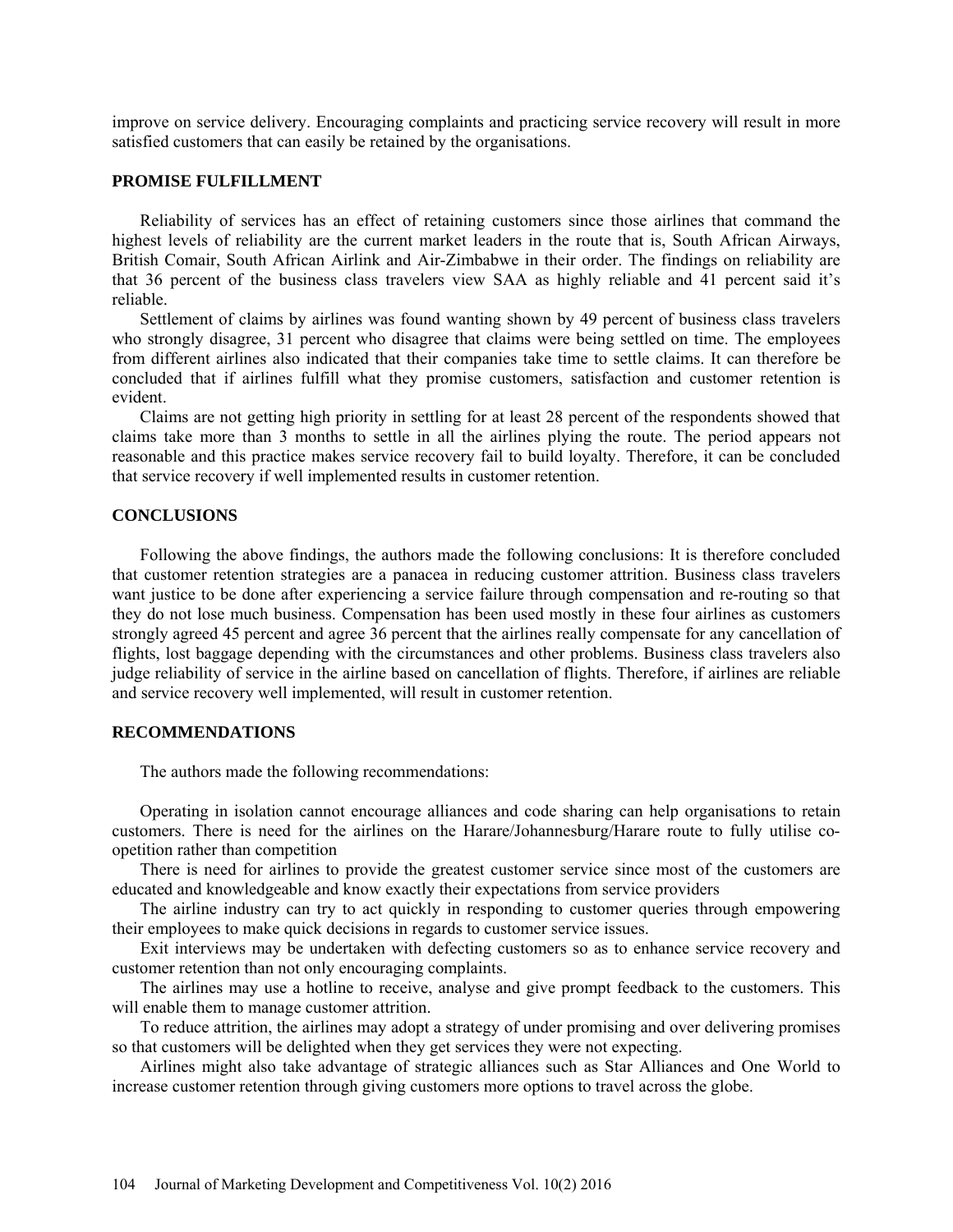## **AREA FOR FURTHER RESEARCH**

This study was limited to four competing airlines that ply the Harare/Johannesburg/Harare route. A sample size of only 200 customers was used out of a total population of 340000 per year on the route under study. This therefore might hinder validity of results. A similar study may be conducted for domestic airlines and a much bigger sample size maybe used in order to allow for generalization of results. The research focuses on customer attrition leaves a gap that needs to be closed on customer bonding so that airlines will find solutions on how to convert the customers they have acquired into partners or advocates through different levels of bonding. Bonding usually result in locking in the customers that they will not deflect to other competing airlines but the question not yet answered is on how to take the acquired as prisoners.

## **REFERENCES**

- Ahmad and Buttle, F. (2002) Customer retention management: a reflection on theory and practice. Marketing Intelligence and Planning, Vol. 20(3), pp. 149–61.
- Asamoah, G (2012) Factors which influence the buying behavior of customers with multiple regular cards. Arcada
- Athanasopoulou, P., (2009). "Relationship quality: a critical literature review and research agenda". *European Journal of Marketing,* Vol. 43 Iss: 5/6, pp. 583 – 610.
- Barlow, J. & Moller, C (2008) A complaint is a gift( $2^{nd}$  ed) San Francisco California.
- Basera, H.C,(2014) Maximising customer retention through loyalty programs in perfect competition markets: A case of fast foods retail business in Masvingo Urban Zimbabwe
- Bishop, J. (2013), Public interest Advocacy Contemporary 1204-0ne Nicholas St Ottawa, Ontario KIN7 7B7
- Burgos, A. Curtis, C., Zhao, J. (2011) Perceived value: How changes to frequent flyer rules and benefits can influence customer preferences. School of Hospitality and Tourism Management Florida International University.
- Buttle, F (2009) Customer relationship Management Concepts and Technologies; second edition, Butterworth-Heinemenann.
- Buttle, F (2008) Customer relationship Management Concepts and Technologies; second edition, Butterworth-Heinemenann.
- Byju, KPM. (2013) International Marketing; Employee does matter, Department of International Business Pondicherry University Puducherry 605014 vol 3 number 5.
- Campos, D.F & Nobrega K.C (2009) Importance and zone of tolerance of customer expectations of fast food services Journal of Operations and Supply chain management 2(2) pp 56-71 International conference of the production and Operations management society.
- Chase, B (1994) Make your service fail safe, Sloan Management Review pp 64-79.
- Chokera, F & Dube, R (2011) Relationship Marketing Strategy,  $1^{st}$  edition. Booklove Publishers, Zimbabwe.
- Clemer &Schneider, B. (1996) Fair Service Vol 5 Greenwich JAI Press.
- Crofts, C. R. (2011) "An Exploratory study of casino customer loyalty programs" UNLV Theses. Nevada, Las Vegas.
- Dawkins PM & Reichheld (1990) Customer retention as a competitive weapon, Directors and Board, USA.
- Day (2011) "Closing the marketing capabilities Gap" Journal of marketing Vol 75 Department of business studiesUppsala.
- Deutsch, M (1985), Distributive Justice, A Social Psychological Perspective, New Haven, Yale University Press doi:10.1509/jmkg.73.1.93
- Dolnicar, S., Grabler, K., Grun, B. & Kulnig, A. (2011). *Key drivers of airline loyalty*. Tourism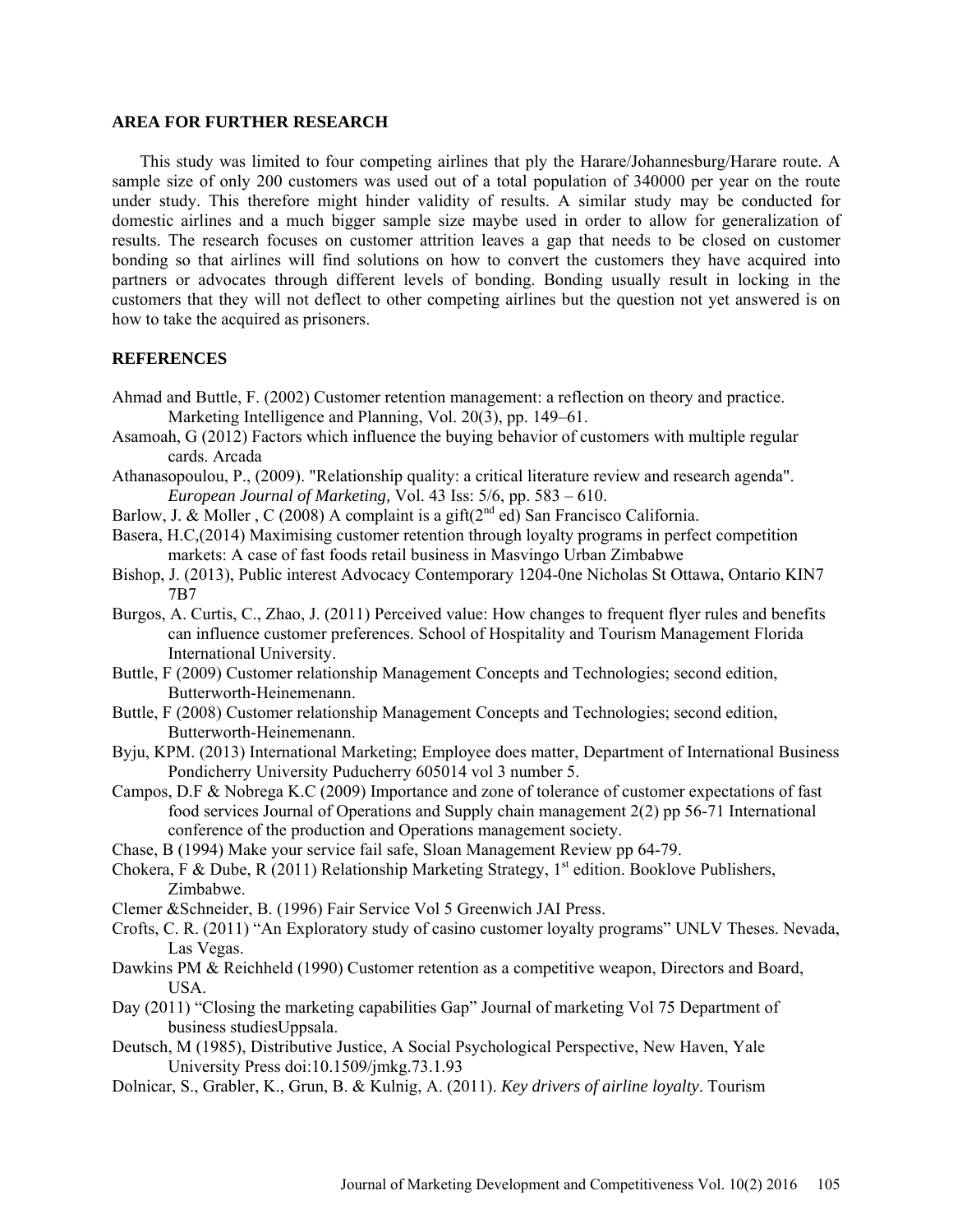Eggert, A. & Ulaga, W. (2002). "Customer-Perceived Value: A Substitute for Satisfaction in Business Markets". *Journal of Business and Industrial Marketing*, Vol. 17, No.2-3, pp. 107-118.

- Eisingerich, A. B and Bell, S.J (2006) Educating customers: Its impact on consumer trust and implications for management consulting, Cambridge.
- Evenson, R (2007) Customer Services Training 101: Quick and Easy Techniques that Get Great Results, 2<sup>nd</sup> Edition, AMACOM, USA
- Fluss, D. (2007). Customer Retention is a priority for Mobile Phone Providers.
- Gbettor, Avorga, Danku& Atatsi (2013) Physical Evidence and Quality Service Delivery in Public Hospitals International Review of Management and Marketing Vol. 3, No. 4, 2013, in Ghana.
- Ghimire, A. Jibi (2012), Service quality and customer satisfaction in restaurant business. Case study of restaurant Sagarmatha in Vantaa.
- Ghosh Ajit Kumar (2013), Employee Empowerment: A Strategic Tool to obtain Sustainable Competitive Advantage University of Burdwan, India, International Journal of Management Vol. 30 No. 3 Part 1 Sept 2013 95.
- Grant, R. (2008) Cases to Accompany Contemporary Strategy Analysis*.* Blackwell Publishing Ltd.
- Gronroos, C (1988), Service Quality, The Six Creteria of Good Perceived Service Quality, Review of Business 9 (Winter) 10-13.
- Gronroos, C (2009) Marketing as promise management, Regaining customer management for marketing Journal of Business & Industrial Marketing 24/5/6 351–359.
- Gronroos, C. (2004), "The relationship marketing process: Communication Interaction, Dialogue, Value", Journal of Business and Industrial Marketing, Vol.19 No.2, USA.
- Gronroos, C.N. (2007) *Service Management and Marketing: Customer Management in Service Competition*, John Wiley& Sons, Ltd, Chichester
- Gulati, R (2007) Silo busting; How to executive on the promise of customer focus; Harvard Business Review pp 98-108.
- Gummesson, E. (2008) Total Relationship Marketing management, relationship strategy, CRM and a new dominant logic for the value –creating network. Third Edition, Butterworth, UK.
- Hart, C. W.L., Heskett, J. L and Sasser, E. Jr. (1990). "The Profitable Art of Service Recovery". *Harvard Business Review*, Vol. 68, No.4, pp. 148-156.
- Hashed Ahmed Nasser, Salniza Bt Md. Salleh, Hamid mahmood Gelaidan (2012) Factors Affecting Customer Satisfaction of Mobile Services in Yemen. American International Journal of Contemporary Research Vol. 2 No. 12;
- Heathfield, S.M. (2012). Empowerment Definition and Examples of Empowerment. Retrieved from: http://humanresources.about.com/od/glossarye/a/empowerment\_def.htm.
- Hirschman, A.O. (1970). *Exit voice and loyalty: Responses to Decline in Firm, Organizations, and States*. Cambridge, MA: Harvard University Press.
- Hill, C. W.L., & Jones, G. R., (1998). *Strategic Management: An Integrated Approach.* 9th Edition. South-Western Cengage Learning., USA.
- Hoffman, D, Bateson, J and Wood, E, Kenyon, J (2009), Services, 1<sup>st</sup> Edition, Linden Harris. China.

Hoffman, K.D. and Bateson, J.E.G. (2011). Services Marketing: Concepts, Strategies and Cases. 4<sup>th</sup> Edition, South-Western. Cengage Learning.

Jobber, D, (2004), Principles & Practice of Marketing, 4th Edition, McGraw-Hill, UK.

- Jobber, D (2010), 6<sup>th</sup> Edition, Principles and Practices of marketing; Maidenhend Berkshire McGraw-Hill.
- Johnston, R (1995), Service Failure & Recovery Impact, Attribute and Processes, JAI Press.
- Jones, T.O., and Sasser, Jr, W. E., (1995). "Why Satisfied Customers Defect". *Harvard Business Review*, Vol. 73, pp. 88-99.
- Kamin, M (2012) Customer Service Training, 2nd Edition, Elsevir Ltd, USA.
- Kandampully, J and Kim (2010), Exploring customer loyalty following service recovery; The relationship of perceived justice, commitment, trust and loyalty, Prentice-Hall.
- Kandampully, JS (2007) Service management. The new paradigm in hospitality, Prentice-Hall.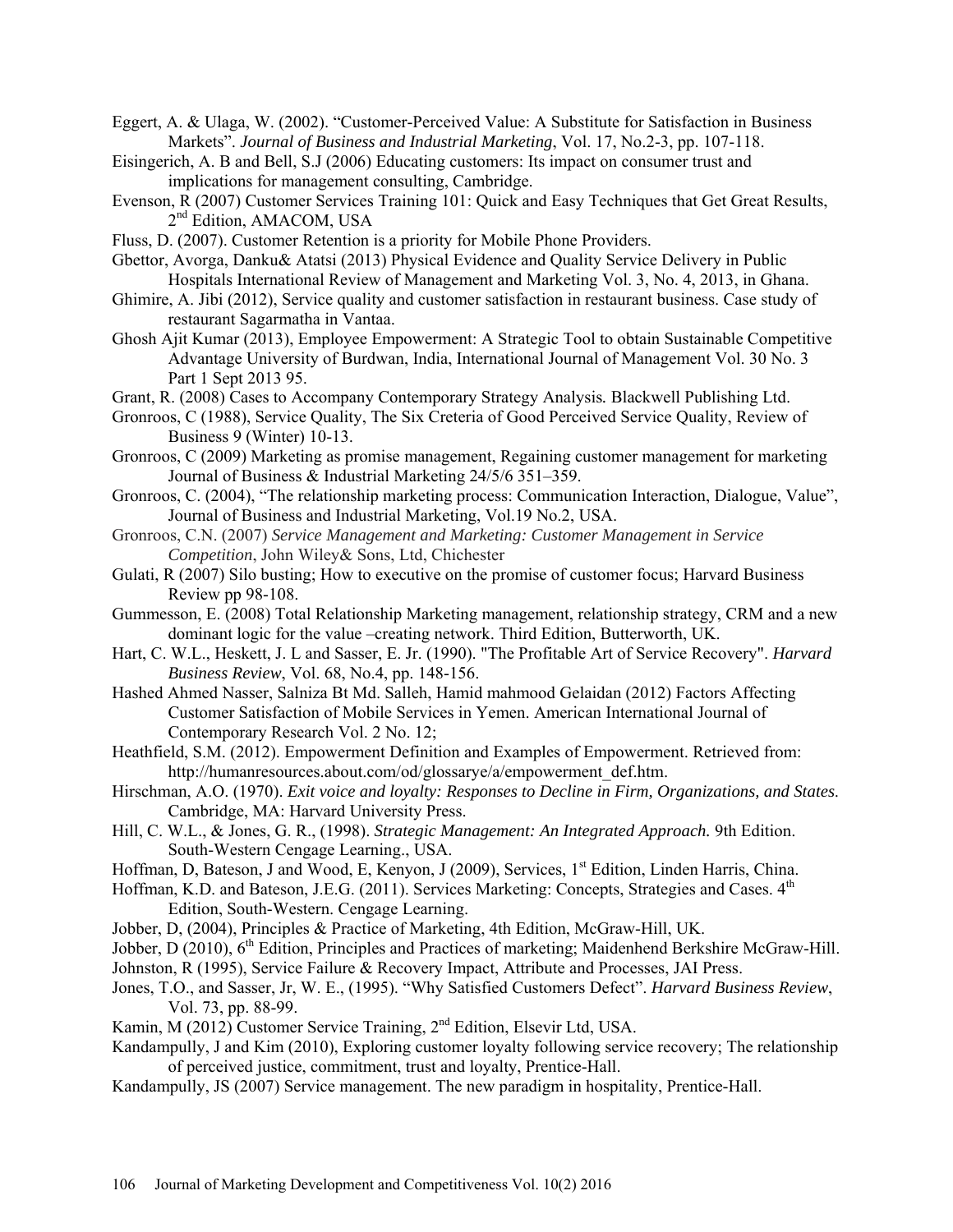- Karadeniz, PH.D. Mustafa, NAV. CDR. (2009) The importance of creating a successful corporate identity and corporate image for enterprises in marketing management Journal of Naval Science and Engineering Vol. 5, No.3, pp. 1-15.
- Karam, K A, da Silva, J F, Schmidt, F H, Teixeira, J M. Carneiro, M (2009). Customer Defection: Insights from A Major Brazilian Newspaper Publisher.
- Keaveney, S. M. (1995) Customer switching behaviour in service industries: an exploratory study. *Journal of Marketing*, Vol. 59, pp.82.
- Kheng, Mahamad, Ramayah, Mosahab (2010) The Impact of Service Quality on Customer Loyalty: A Study of Banks in Penang, Malaysia International Journal of Marketing Studies Vol. 2, No. 2; Phoenix, USA.
- Kotler, P (2002), Principles of Marketing 3rd Edition European Edition, Prentice Hall, India.
- Kotler, P and Keller KL (2012) Marketing Management  $15<sup>th</sup>$  Edition Pearson Education Ltd.
- Kotler, P, (1993), Marketing: An Introduction, Prentice Hall International, New Jersey.
- Kotler, P. & Armstrong, G. (2008). Principles of marketing (12th ed.). Upper Saddle.
- Kotler, P. & Keller, K.L. (2006). Marketing management (12th ed.). Upper Saddle.
- Kotler, P. and Armstrong, G. (2010). Principles of marketing. India: Pearson Education Ltd.
- Kotler, P. and Keller, K. L. (2009) *Marketing management* (13th end). New Jersey:
- Kurtz, D (2002), Services Marketing, Himal Impression, New Delhi, India.
- Lambin,  $(2012)$ , Market driven management;  $2<sup>nd</sup>$  Edition.
- Lind, E & Tyler R (1988), The Social Psychology of Procedural Justice, New York Plenum.
- Liu, Y., & Yang, R. (2009). Competing loyalty programs: Impact of market saturation, market share, and category expandability. *Journal of Marketing, 73 (1),* 93-108.
- Lombard, M.R. (2009). Customer retention strategies implemented by fast food outlets in the Gauteng, Western Cape, and Kwazulu-Natal provinces of South Africa-. *African Journal of Marketing Management.* Vol (1) Management, 30, 51-62.
- Lovelock, C. and Wirtz, J. (2007). *Service Marketing: People, technology, Strategy (6th ed), Pearson* Prentice Hall, New Jersey.
- Mahajar, AJB, & Yunus, JBM (2010) The relationship between customer commitment and satisfaction on the loyalty card program of department stores in Malaysia.
- Mahmud, A. Jusoff, K& Hadijah, ST, (2013) The Effect of Service Quality and Price on Satisfaction and loyalty of Customer of Commercial Flight Service Industry.
- Marković, S. Raspor. S, Šegarić, K: (2010) 'Does Restaurant Performance Meet Customers' Tourism and Hospitality Management, Vol. 16, No. 2, pp. 181-195, 2010 Opatija, Croatia.
- Mascareigne, J (2009) Customer retention –Case studies of agencies in the professional service sector. Lulea University of Technology.
- McCarthy, EJ and Perreault, W.D. Jr  $(2011)$  15<sup>th</sup> Edition, Basic Marketing, Irwin.
- McGuinn, C. (2009), The future of customer service, Irish Marketing Review 20 (1) Mercury Publications.
- Molapo, Motshedisi Elizabeth & Mukwada Geoffrey (2011) University Of The Free State Private Bag X 13, Phuthadijhaba, 9866 South Africa *International Journal Of Business, Humanities And Technology Vol. 1 No. 2.*
- Morgan, R.M. and Hunt, S.D. (1994) The commitment trust theory of relationship marketing. *Journal of Marketing* 58, 20± 38.
- Mostert, P.G., De Meyer C.F. &. Rensburg, L.R.J (2009), The influence of service failure and service recovery on airline passengers' relationships with domestic airlines: an exploratory study. Southern African Business Review Volume 13 Number 2. *Papers/Capstones.* Paper 1096.
- Mostert, P. De Meyer, C (2010), *Building customer relationships as retention strategy in the South African domestic passenger airline industry.*
- Moyo, Talak & Makore, Albert (2013) Customer Retention Strategies by mobile phone Service providers in Zimbabwe: Case of Masvingo City.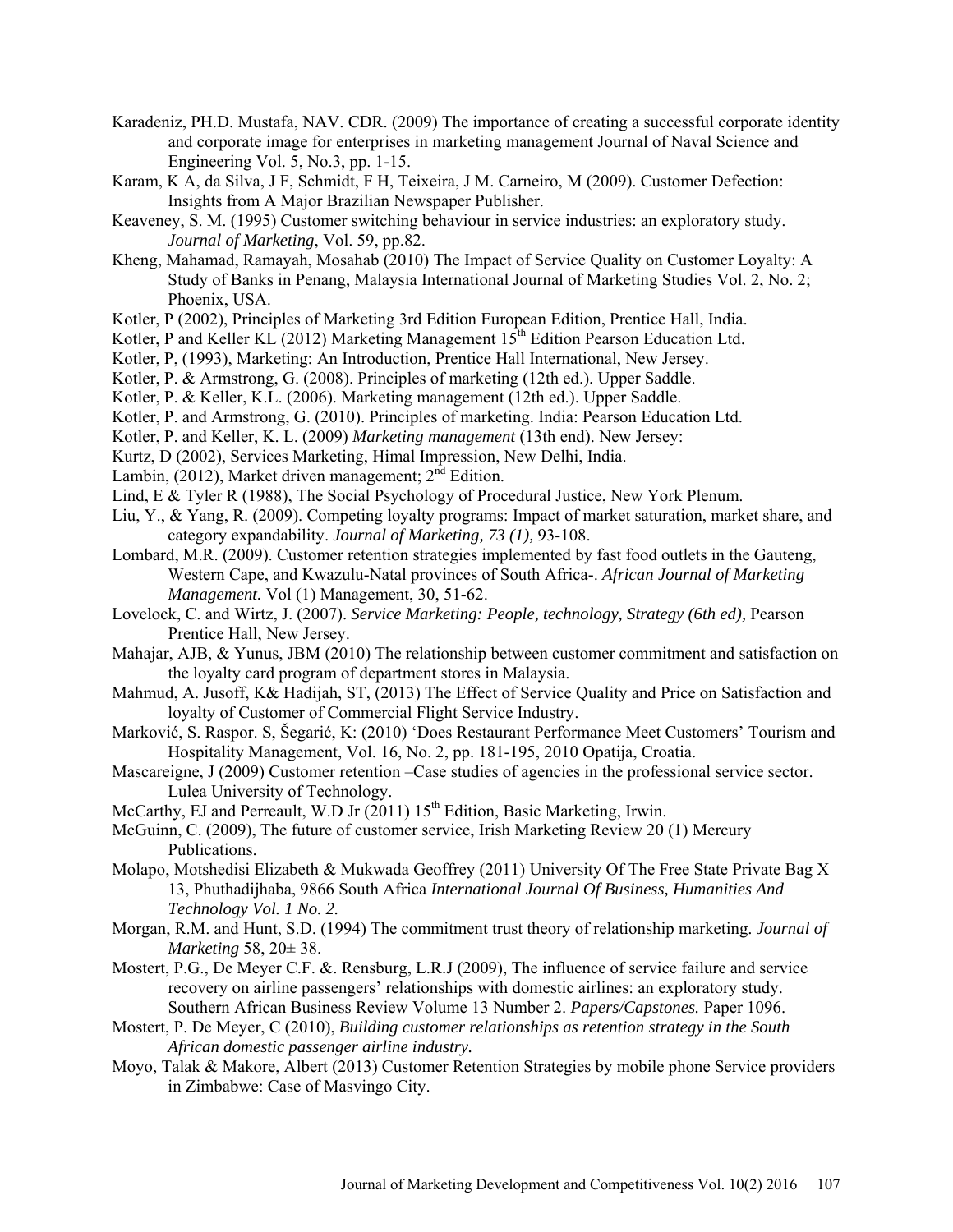Murad, M.M.M (2011) Direct and Marketing factors affecting customer switching intentions. An empirical study on bank of Palestine and Cairo Amman Bank in Gaza Strip.

- National transport Policy. Ministry of Transport and communication (2012-2016).
- Nilsson & Sandberg (2010) Building customer loyalty by service recovery-turning frustration into sensation, University of Gothenburg.
- Oliver, R (1997), A Cognitive Model of the Antecedence and Consequences of Satisfaction Decisions, Journal of Marketing Research, 17, September, 46, Greenwich, JAI Press.
- Pal Piyali (2011) Customer retention through service recovery; International Journal of Research in commerce and Management Vol, 2 issue 12.
- Parasuraman, A., Valarie A., Zeithaml and Leonard L., (1985). "A Conceptual Model of Service Quality and Its Implications for Future Research". *Journal of Marketing,* Vol. 49, No. 4, pp. 41-50.
- Payne, Adrian (2006) A handbook of Customer Relationship Management: Achieving excellence in customer management; Heinemann, Oxford.
- Ramachandran, S. (2006). Top 7 key skills for customer service jobs. Available: http://top7business.com/?Top-7-Key-Skills-For-Customer-Service-Jobs&id=2200 Accessed April 10, 2014.
- Ramakrishnan, K. (2006). Customer retention: the key to business performance (online).
- Reicheld, F. (1996). "Loyalty Effect: The Hidden Face behind Growth, Profits, and Lasting Value". *Harvard Business School Press*.
- Reichheld, F. F. (1996) The Loyalty Effect: The Hidden Force Behind Growth, Profits, and Lasting Value*.* Boston, MA: Harvard Business School Press.
- Reichheld, F.F. and Sasser, E. (1990), Zero defections: quality comes to services''*, Harvard Review.*
- Reinekoski I (2009) The Pursued Benefits of Customer Loyalty Programs, River, NJ: Prentice Hall.
- Roberts, K., Varki, S., and Brodie, R., (2003). "Measuring the quality of relationships in consumer services: an empirical study". *European Journal of Marketing*, Vol. 37 Iss: 1/2, pp.169 – 196.
- Robinson, D. (2011) Customer Loyalty Programs: Best Practices. Haas School of Business, Schloaoplp Eoefn Bruasninteas Us N Iivnetresrintay Toifo Nteaclh Mnaorlkoegtyi N G.
- Saunders, M, Lewis, P., & Thornhill, A. (2009). Research Methods for Business Students (5th ed.). Harlow, United Kingdom: FT Prentice Hall.
- Shanin, A & Ghasemaghaei, M (2010) Service Poka Yoke, Department of Management, University of Isfahan Iran.
- Sharma, K., (2009) *Marketing Management. How to Create, Win and Dominate Markets*. India: Global India Publications.
- Sharma, K., (2009). *Marketing Management. How to Create, Win and Dominate Markets*. India: Global India Publications.
- Sharman, R, Raghav H, Raghu R (2009), Exploring the Grand Challenges for the Next Generation Ebusiness, Phoenix, USA.
- Shepherd, D., (1999). "Service Quality and the Sales Force: A Tool for Competitive Advantage". *The Journal of Personal Selling and Sales Management*, Vol. 19, No. 3 pp. 73-82.
- Sheth and Parvatiyar (2002) Customer Relationship management: Emerging practice, process and discipline: Journal of economics and social research 3(2).
- Shukla, L Dr (2013) A Case Study on Customer Acquisition and Retention on the Airline Service Industry. India.
- Skaalsvik, H (2013) Understanding Service Failures: Suggesting a Competency Perspective. J Tourism Res Hospitality 2:2.
- Skinner, D, Von Essen, R. Mersham (2008) 8<sup>th</sup> ed, Handbook of Public relations SA Prentice Hall.
- Steingrímsdóttir, H (2011) The Relationship between Internal Communication & Job Satisfaction Copenhagen Business School Master's Thesis.
- Sulrujlal, J, Dhurup, M (2011) Customer retention strategies in fitness and health centers, Gauteng, South Africa.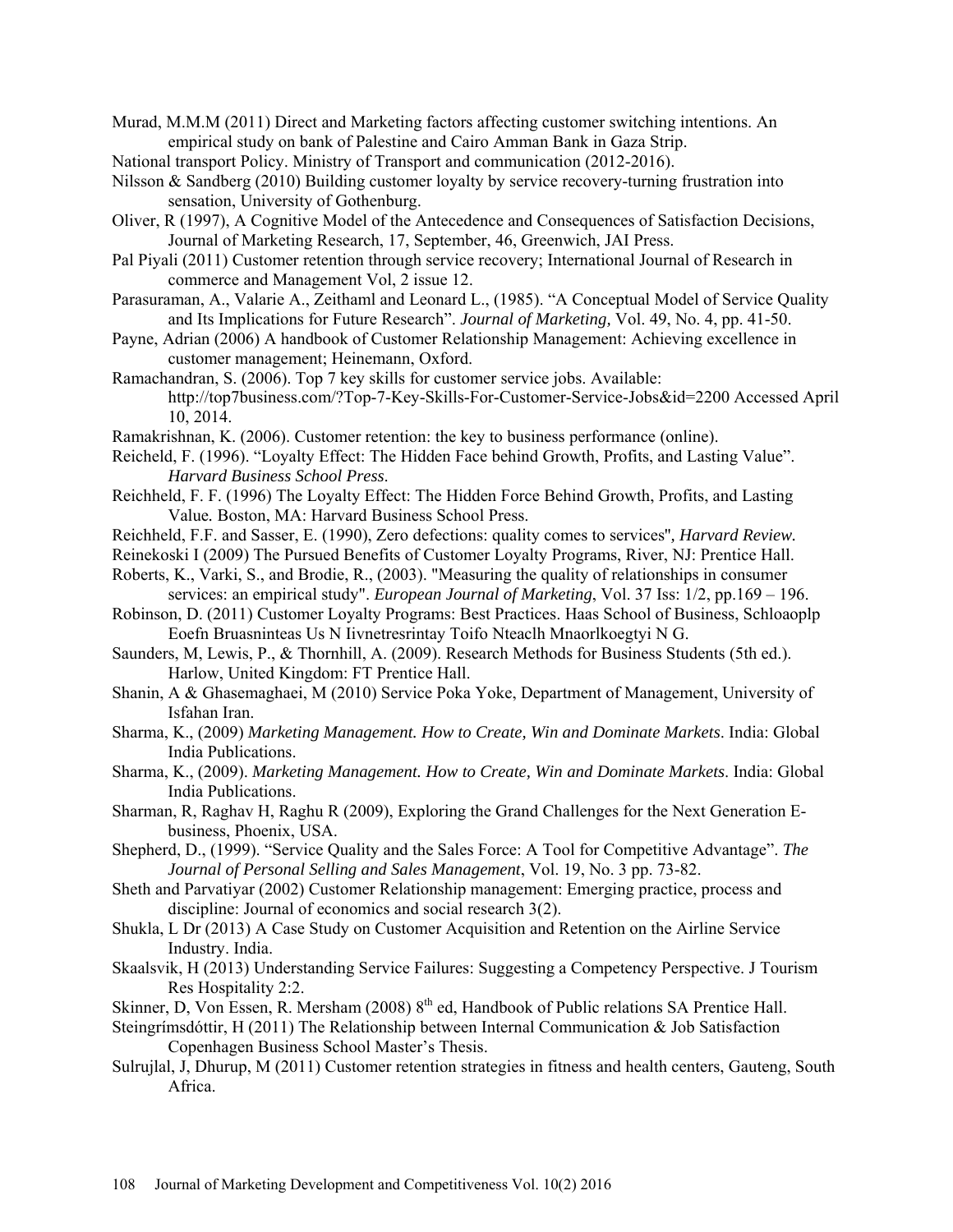- Tax, SS & Brown, SW (1998), Customer Evaluation of Service Complaint Experiences, Journal of Marketing, 62 (April), 60-76.
- Tokman, M., Davis, L. M., and Lemon, K. N., (2007). "The WOW factor: Creating value through winback offers to reacquire lost customers". *Journal of Retailing*, Volume 83, Issue 1, pp 47–64.
- Uncles, M. D., Dowling, G. R. and Hammond, K. (2003). Customer loyalty and customer loyalty University of California, Berkeley.
- Weil, H. B (2010) Why markets make mistakes MIT Sloan School of Management, Cambridge, Massachusetts, USA Vol. 39.
- Wen, B, & Chi, C.G. (2012) International Journal of Contemporary Hospitality Management.
- Wilson, A. (2006) Marketing research: An intergrated Approach 2<sup>nd</sup> Edition Prentice Hall.
- Wolnik, K and Svraka, A (2012) A case study investigating in customer defection. with Multiple Regular Customer Cards, Degree Thesis International Business.
- Worsfold, K, Worsfold, J and Bradley, G (2010) Interactive effects of proactive and reactive service recovery strategies: The case of rapport and compensation: International Journal of research in commerce and management.
- Worthington, S. and Fear, J. (2009). The Hidden Side of Loyalty Card Programs. Australian Centre for Retail Studies.
- Zeithaml and Berry (1985). "A Conceptual Model of Service Quality and Its Implications for Future Research", Journal of Marketing, vol. 49.
- Zeithaml, V.A and Bitner, M. J. (2003), Services Marketing: Integrating Customer Focus across the Firm, 3(Ed.) New York: McGraw-Hill Irwin.
- Zeithaml, V.A., Bitner, M.J., Gremler, D.D. (2006), Service Marketing. Integrating Customer Focus across the Firm. Singapore: Mcgraw Hill.
- Zeithaml, V.A., Bitner, M.O., and Gremler, D.E. (2009) *Services Marketing: Integrating Customer Focus Across the Firm*, Mcgraw-Hill/Irwin, New York.
- Zeithmal, A (1993), The Nature and Determinants of Customer Expectation of Service, Journal of the Academy of Marketing Science, 21 (1), 1-12.
- [www.airlineupdate.com](http://www.airlineupdate.com/) (accessed 25/03 2014)
- [www.airzimbabwe.aero](http://www.airzimbabwe.aero/) (accessed 25/03 2014)
- [www.comair.co.za](http://www.comair.co.za/) (accessed 25/03 2014)
- [www.flyairlink.com](http://www.flyairlink.com/) (accessed 25/03 2014)
- [www.flysaa.com](http://www.flysaa.com/) (accessed 25/03 2014)
- [www.wikipedia.com](http://www.wikipedia.com/) (accessed 25/03 2014)